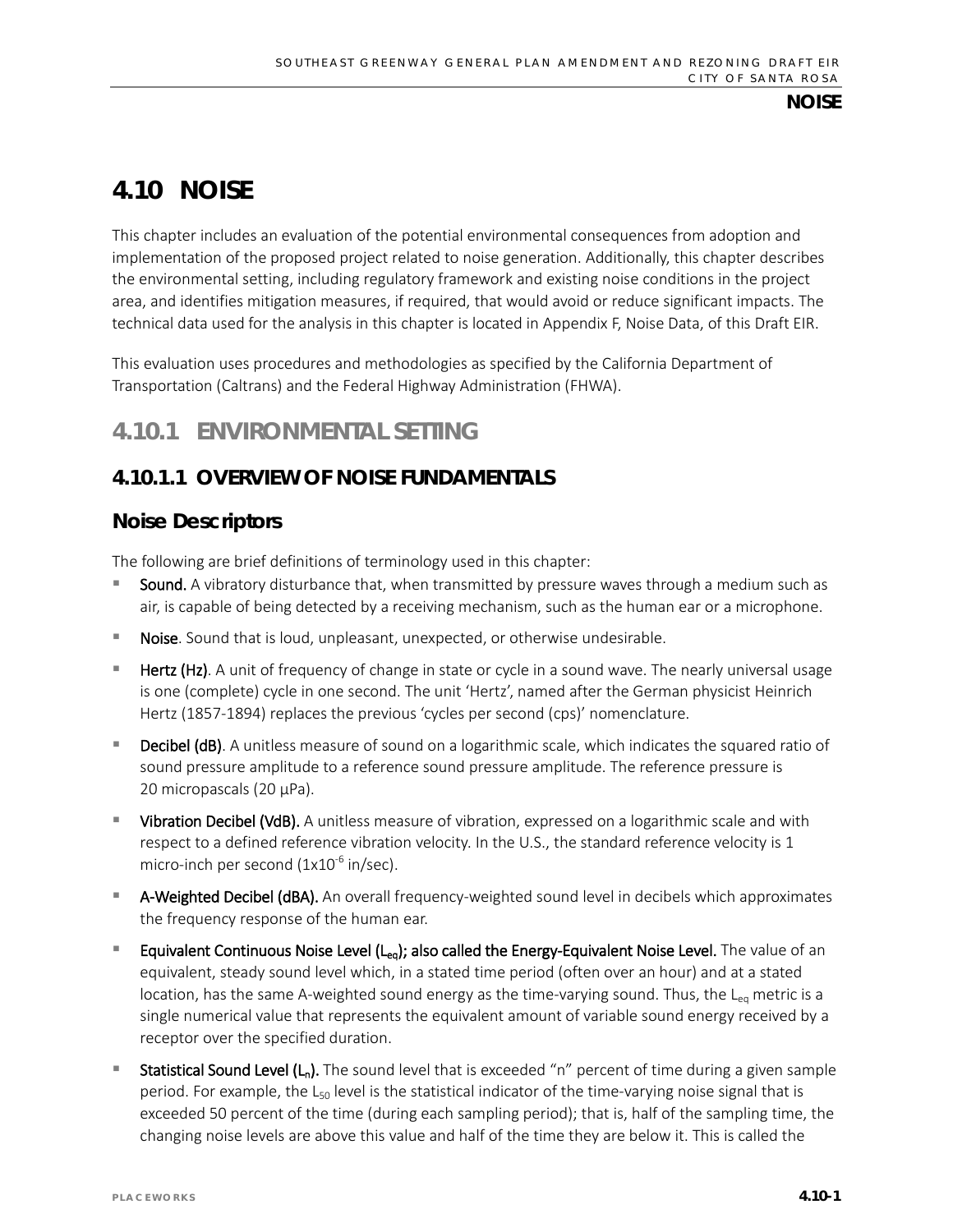"median sound level." The  $L_{10}$  level, likewise, is the value that is exceeded 10 percent of the time (i.e., near the maximum) and this is often known as the "intrusive sound level." The  $L_{90}$  is the sound level exceeded 90 percent of the time and is often considered the "effective background level" or "residual noise level."

- Day-Night Level (L<sub>dn</sub> or DNL). The energy average of the A-weighted sound levels occurring during a 24-hour period, with 10 dB added to the A-weighted sound levels occurring during the period from 10:00 p.m. to 7:00 a.m.
- Community Noise Equivalent Level (CNEL). The energy average of the A-weighted sound levels occurring during a 24-hour period, with 5 dB added to the A-weighted sound levels occurring during the period from 7:00 p.m. to 10:00 p.m. and 10 dB added to the A-weighted sound levels occurring during the period from 10:00 p.m. to 7:00 a.m. For general community/environmental noise, CNEL and  $L_{dn}$  values rarely differ by more than 1 dB. As a matter of practice,  $L_{dn}$  and CNEL values are interchangeable and are treated as being equivalent in this assessment.
- Sensitive Receptor. Noise- and vibration-sensitive receptors include land uses where quiet environments are necessary for enjoyment and public health and safety. Residences, schools, motels and hotels, libraries, religious institutions, hospitals, and nursing homes are examples.

## **Characteristics of Sound**

When an object vibrates, it radiates part of its energy in the form of a pressure wave. Sound is that pressure wave transmitted through the air. Technically, airborne sound is a rapid fluctuation or oscillation of air pressure above and below atmospheric pressure that creates sound waves. Sound is described in terms of loudness or amplitude (measured in dB), frequency or pitch (measured in Hertz [Hz] or cycles per second), and duration or time variations (measured in seconds or minutes).

## *Amplitude*

Noise is measured on a logarithmic scale, which has a more manageable range of numbers, and a decibel is the standard unit for measuring sound pressure amplitude.<sup>[1](#page-1-0)</sup> All noise levels in this analysis, reported in terms of dB, are relative to the industry-standard reference sound pressure of 20 micropascals.

On a logarithmic scale, an increase of 10 dB is 10 times more intense than 1 dB, while 20 dB is 100 times more intense, and 30 dB is 1,000 times more intense. A sound as soft as human breathing is about 10 times greater than 0 dB. The decibel system of measuring sound gives a rough connection between the physical intensity of sound and its perceived loudness to the human ear. Ambient sounds generally range from 30 dBA (very quiet) to 100 dBA (very loud). Changes of 1 to 3 dB are detectable under quiet, controlled conditions, and changes of less than 1 dB are usually not discernible (even under ideal conditions). A 3 dB change in noise levels is considered the minimum change that is detectable with human hearing in outside environments. A change of 5 dB is readily discernible to most people in an exterior environment, and a 10 dB change is perceived as a doubling (or halving) of the sound. These relationships are summarized in Table 4.10-1.

<span id="page-1-0"></span> <sup>1</sup> The commonly held threshold of audibility is 20 micropascals, and the threshold of pain is around 200 million micropascals, a ratio of one to 10 million. By converting these pressures to a logarithmic scale (i.e., decibels), the range becomes a more convenient 0 dB to 140 dB.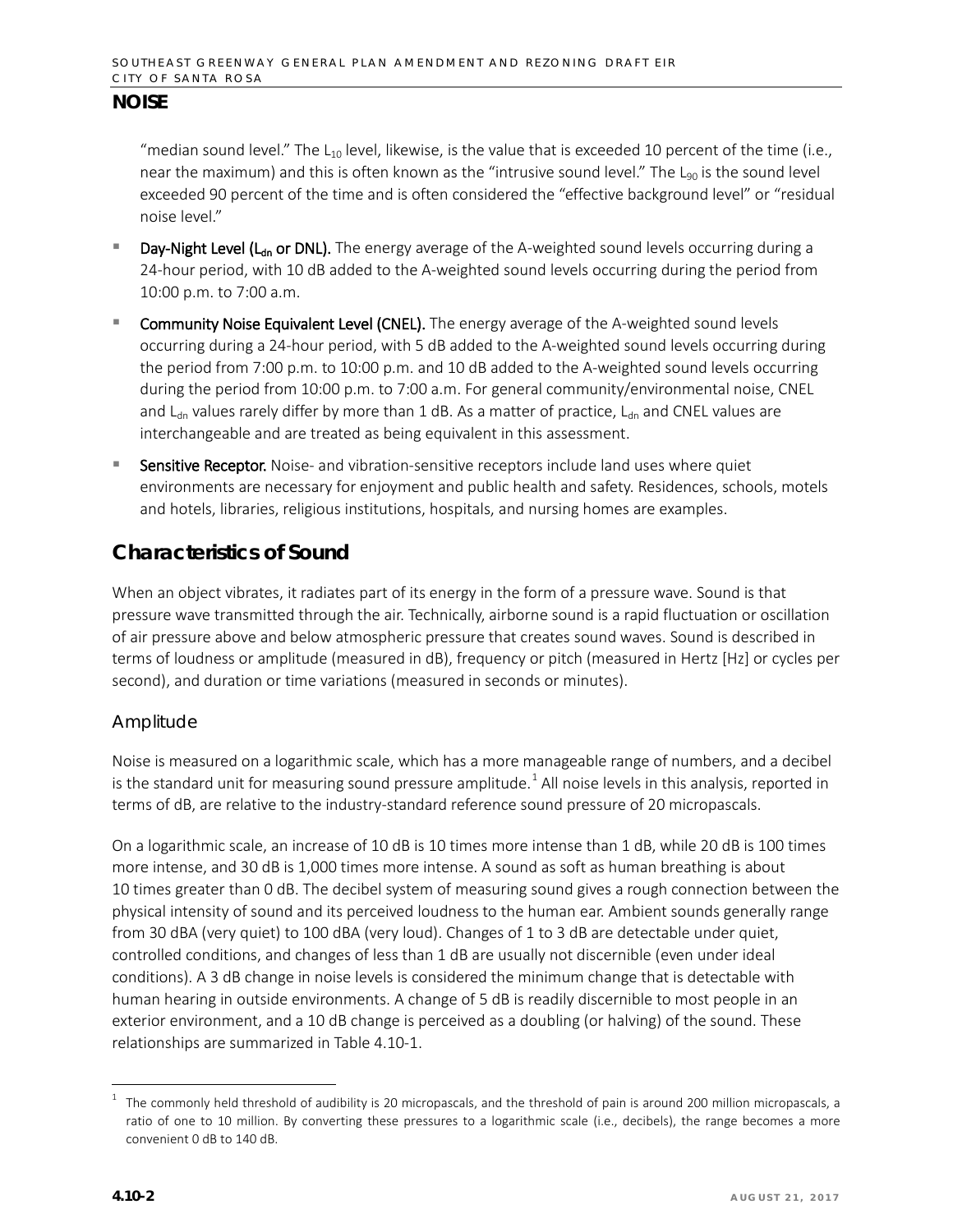| ±3 dB     | Threshold of human perceptibility        |
|-----------|------------------------------------------|
| ± 5 dB    | Clearly noticeable change in noise level |
| ±10dB     | Half or twice as loud                    |
| $±$ 20 dB | Much quieter or louder                   |
|           |                                          |

#### TABLE 4.10-1 NOISE PERCEPTIBILITY

Source: Bies and Hansen 2009.

## *Frequency*

The human ear is not equally sensitive to all frequencies. Sound waves below 16 Hz are not heard at all, but are "felt" more as a vibration. Similarly, though people with extremely sensitive hearing can hear sounds as high as 20,000 Hz, most people cannot hear above 15,000 Hz. In all cases, hearing acuity falls off rapidly above about 10,000 Hz and below about 200 Hz.

When describing sound and its effect on a human population, A-weighted (dBA) sound levels are typically used to approximate the response of the human ear. The term "A-weighted" refers to a filtering of the noise signal in a manner corresponding to the way the human ear perceives sound. The A-weighted noise level has been found to correlate well with people's judgments of the "noisiness" of different sounds and has been used for many years as a measure of community and industrial noise.

Since most people do not routinely work with decibels or A-weighted sound levels, it is often difficult to appreciate what a given sound pressure level number means. To help relate noise level values to common experience, Table 4.10-2 shows typical noise levels from common noise sources.

|                                    | Noise Level |                                       |
|------------------------------------|-------------|---------------------------------------|
| <b>Common Outdoor Activities</b>   | (dBA)       | <b>Common Indoor Activities</b>       |
| Onset of physical discomfort       | $120+$      |                                       |
|                                    | 110         | Rock Band (near amplification system) |
| Jet Flyover at 1,000 feet          |             |                                       |
|                                    | 100         |                                       |
| Gas Lawn Mower at three feet       |             |                                       |
|                                    | 90          |                                       |
| Diesel Truck at 50 feet, at 50 mph |             | Food Blender at 3 feet                |
|                                    | 80          | Garbage Disposal at 3 feet            |
| Noisy Urban Area, Daytime          |             |                                       |
|                                    | 70          | Vacuum Cleaner at 10 feet             |
| Commercial Area                    |             | Normal speech at 3 feet               |
| Heavy Traffic at 300 feet          | 60          |                                       |

### TABLE 4.10-2 TYPICAL NOISE LEVELS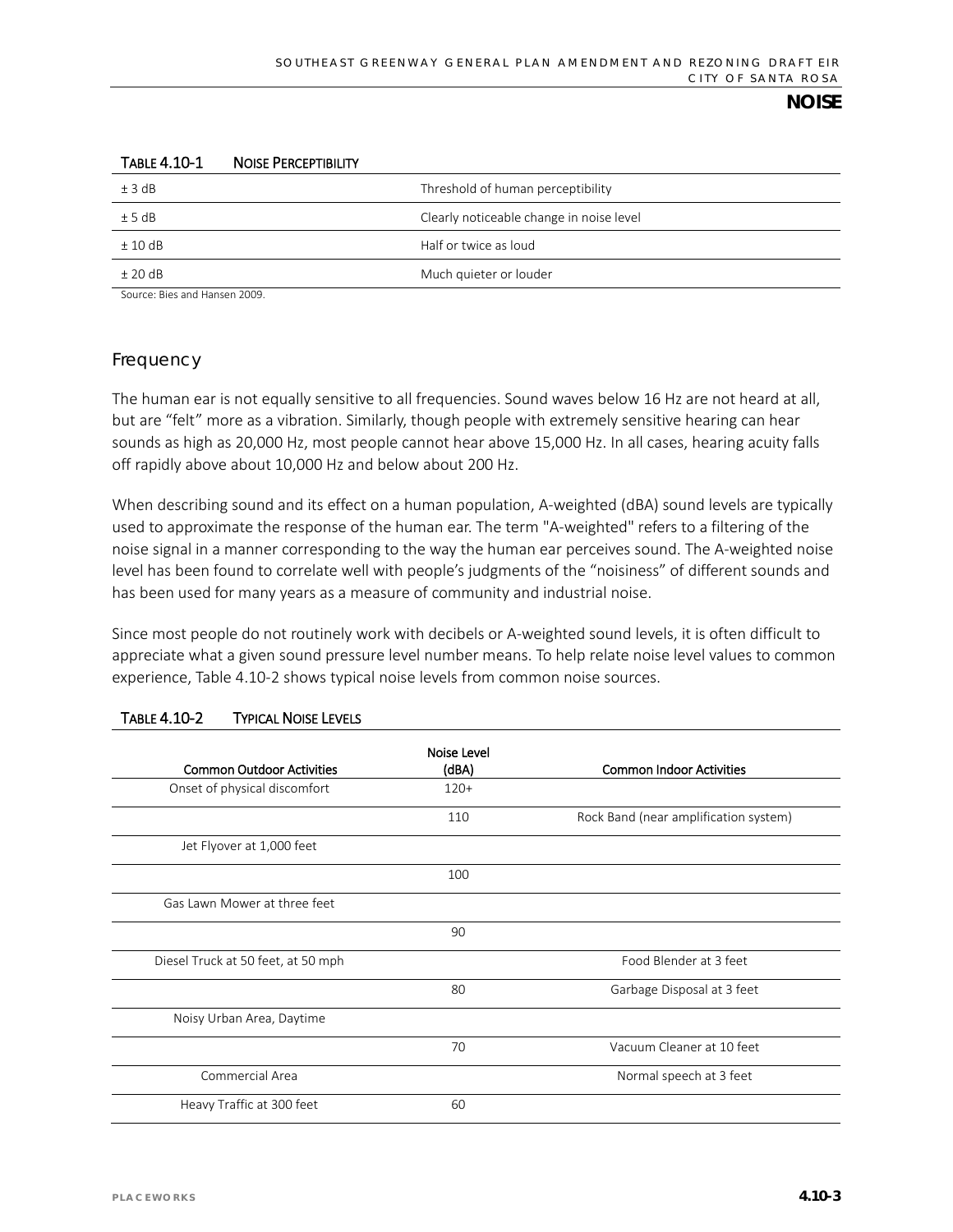#### TABLE 4.10-2 TYPICAL NOISE LEVELS

| <b>Common Outdoor Activities</b>                 | Noise Level<br>(dBA) | <b>Common Indoor Activities</b>             |
|--------------------------------------------------|----------------------|---------------------------------------------|
|                                                  |                      | Large Business Office                       |
| Quiet Urban Daytime                              | 50                   | Dishwasher Next Room                        |
|                                                  |                      |                                             |
| Quiet Urban Nighttime                            | 40                   | Theater, Large Conference Room (background) |
| Quiet Suburban Nighttime                         |                      |                                             |
|                                                  | 30                   | Library                                     |
| Quiet Rural Nighttime                            |                      | Bedroom at Night, Concert Hall (background) |
|                                                  | 20                   |                                             |
| <b>Extremely Remote Area</b>                     |                      | Broadcast/Recording Studio                  |
|                                                  | 10                   |                                             |
| Lowest Threshold of Human Hearing                | 0                    | Lowest Threshold of Human Hearing           |
| $C_{\text{average}}$ $C_{\text{average}}$ $2000$ |                      |                                             |

Source: Caltrans 2009.

Although the A-weighted scale and the energy-equivalent metric are commonly used to quantify the range of human response to individual events or general community sound levels, the degree of annoyance or other response also depends on several other perceptibility factors, including:

- Ambient (background) sound level
- General nature of the existing conditions (e.g., quiet rural or busy urban)
- **Difference between the magnitude of the sound event level and the ambient condition**
- Duration of the sound event
- Number of event occurrences and their repetitiveness
- $\blacksquare$  Time of day that the event occurs

### *Temporal Effects*

Time variation in noise exposure is typically expressed in terms of a steady-state energy level equal to the energy content of the time varying period (called  $L_{eq}$ ), or alternately, as a statistical description of the sound level that is exceeded over some fraction of a given observation period. For example, the  $L_{50}$  noise level represents the noise level that is exceeded 50 percent of the time; half the time the noise level exceeds this level and half the time the noise level is less than this level. This level is also representative of the level that is exceeded 30 minutes in an hour. Similarly, the  $L_2$ ,  $L_8$  and  $L_{25}$  values represent the noise levels that are exceeded 2, 8, and 25 percent of the time or 1, 5, and 15 minutes per hour, respectively. These "n" values are typically used to demonstrate compliance for stationary noise sources with many cities' noise ordinances. Other values typically noted during a noise survey are the  $L_{min}$  and  $L_{max}$ . These values represent the minimum and maximum root-mean-square noise levels obtained over the measurement period, respectively.

Because community receptors are more sensitive to unwanted noise intrusion during the evening and at night, State law and many local jurisdictions use an adjusted 24-hour noise descriptor called the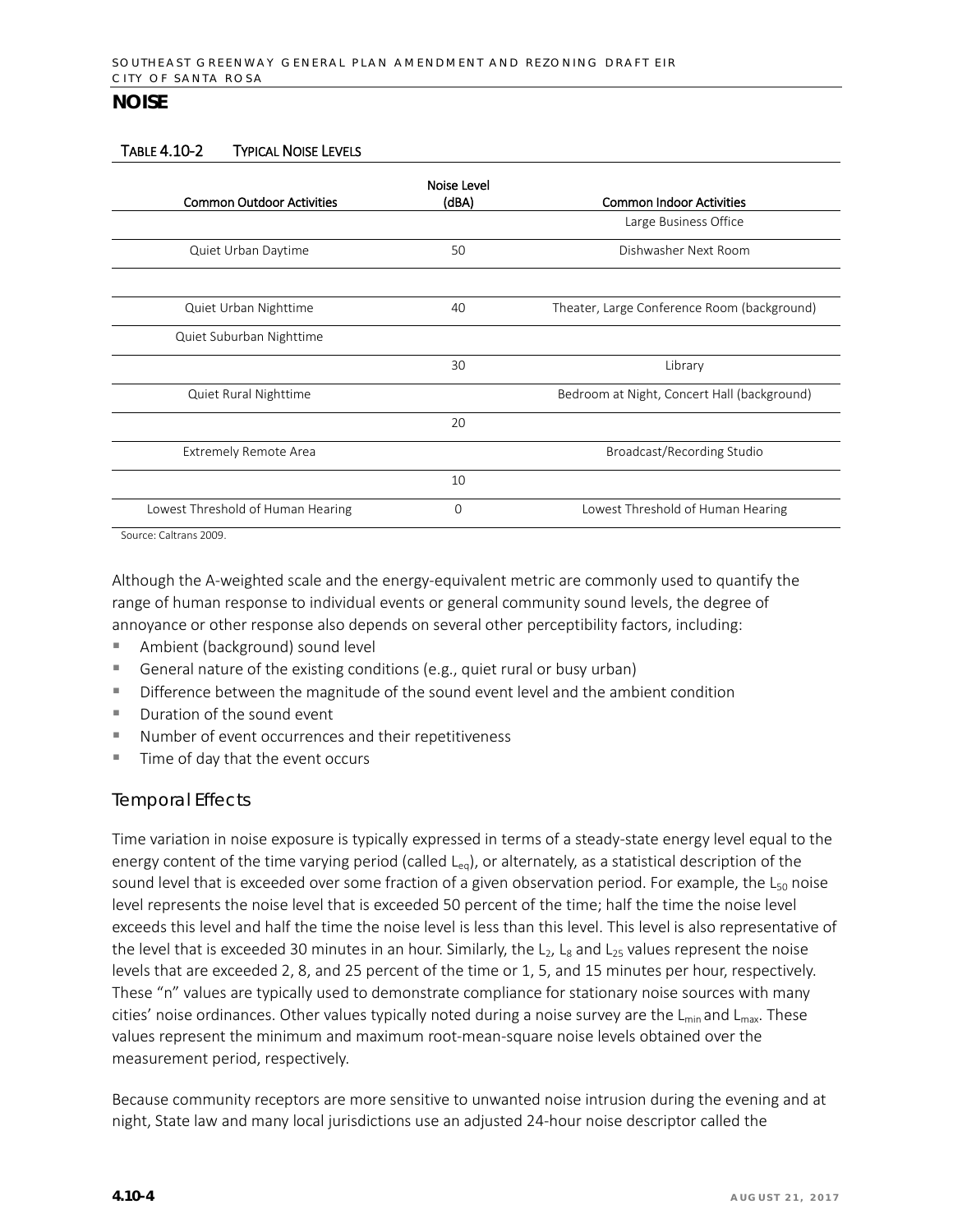Community Noise Equivalent Level (CNEL) or Day-Night Noise Level  $(L_{dn})$ . The CNEL descriptor requires that an artificial increment (or "penalty") of 5 dBA be added to the actual noise level for the hours from 7:00 p.m. to 10:00 p.m. and 10 dBA for the hours from 10:00 p.m. to 7:00 a.m. The  $L_{dn}$  descriptor uses the same methodology except that there is no artificial increment added to the hours between 7:00 p.m. and 10:00 p.m. Both descriptors give roughly the same 24-hour level, with the CNEL being only slightly more restrictive (i.e., higher). The CNEL or  $L_{dn}$  metrics are commonly applied to the assessment of roadway and airport-related noise sources.

## *Propagation*

Sound dissipates exponentially with distance from the noise source. This phenomenon is known as "spreading loss." For a single-point source, sound levels decrease by approximately 6 dB for each doubling of distance from the source (conservatively neglecting ground attenuation effects, air absorption factors, and barrier shielding). For example, if a backhoe at 50 feet generates 84 dBA, at 100 feet the noise level would be 79 dBA, and at 200 feet it would be 73 dBA. This drop-off rate is conservative and is appropriate for noise generated by onsite operations from stationary equipment/activities at a project site. This approach is commonly used for construction equipment noise evaluations. For more detailed assessments, if ground-level absorptive vegetation or other "soft site" conditions are considered, the distance attenuation (drop-off) rate would be increased by 1.5 dB per distance doubling; for a total of 7.5 dB per propagation distance doubling.

If noise is produced by a line source, such as highway traffic, the sound decreases by 3 dB for each doubling of distance over a reflective ('hard site') surface such as concrete or asphalt. Line source noise in a relatively flat environment with ground-level absorptive vegetation decreases by 4.5 dB for each doubling of distance.

### Psychological and Physiological Effects of Noise

Physical damage to human hearing begins at prolonged exposure to noise levels higher than 85 dBA. Exposure to high noise levels affects the entire system, with prolonged noise exposure in excess of 75 dBA increasing body tensions, thereby affecting blood pressure and functions of the heart and the nervous system. Extended periods of noise exposure above 90 dBA would result in permanent cell damage, which is the main driver for employee hearing protection regulations in the workplace. When the noise level reaches 120 dBA, an unpleasant 'tickling' sensation occurs in the human ear; even with short-term exposure. This level of noise is called the threshold of feeling. As the sound reaches 140 dBA, the tickling sensation is replaced by the feeling of pain in the ear. This is called the threshold of pain. A sound level of 160 to 165 dBA will result in dizziness or loss of equilibrium. In comparison, for community environments, the ambient or background noise problem is widespread, though generally worse in urban areas than in outlying, less-developed areas. Elevated ambient noise levels can result in noise interference (e.g., speech interruption/masking, sleep disturbance, disturbance of concentration) and cause annoyance.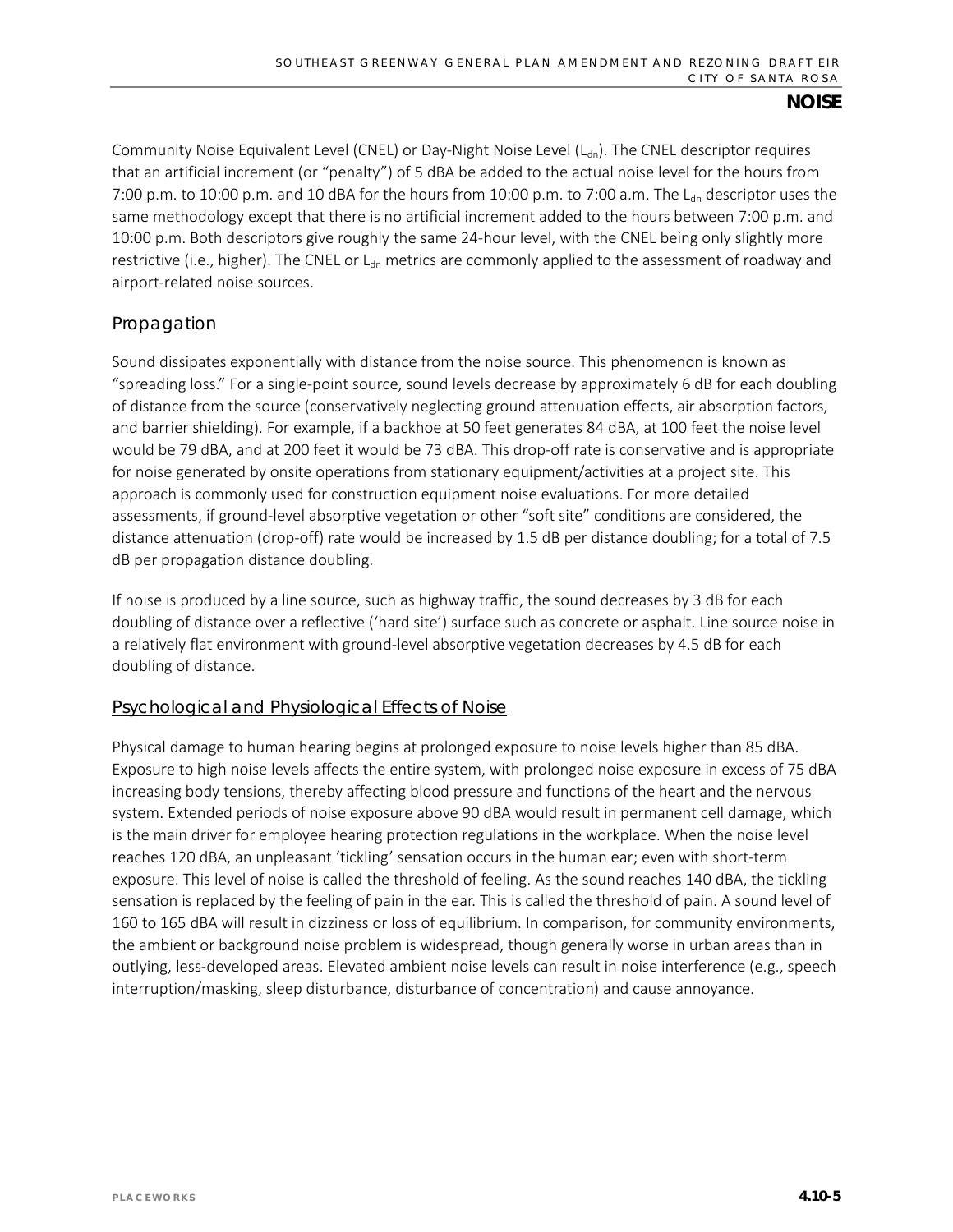Loud noise can be annoying and it can have negative health effects.<sup>[2](#page-5-0),[3,](#page-5-1)[4](#page-5-2)</sup> The effects of noise on people can be listed in three general categories:

- Subjective effects of annoyance, nuisance, dissatisfaction.
- Interference with activities such as speech, sleep, learning.
- Physiological effects such as startling and hearing loss (both temporary and permanent).

In most cases, environmental noise produces effects in the first two categories only. However, unprotected workers in some industrial work settings may experience noise effects in the last category.

# **Fundamentals of Vibration**

Vibration is an oscillatory motion through a solid medium in which the motion's amplitude can be described in terms of displacement, velocity, or acceleration. Vibration is normally associated with activities stemming from operations of railroads or vibration-intensive stationary sources, but can also be associated with construction equipment such as jackhammers, pile drivers, and hydraulic hammers.

Like noise, vibration is transmitted in waves, but through the earth or solid objects. Unlike noise, vibration is typically of a frequency that is felt rather than heard. Vibration can be either natural as in the form of earthquakes, volcanic eruptions, sea waves, landslides, or man-made as from explosions, the action of heavy machinery or heavy vehicles such as trains. Both natural and man-made vibration may be continuous such as from operating machinery, or transient as from an explosion. As with noise, vibration can be described by both its amplitude and frequency. Amplitude may be characterized in three ways: displacement, velocity, and acceleration.

Vibration displacement is the distance that a point on a surface moves away from its original static position. The instantaneous speed that a point on a surface moves is the velocity, and the rate of change of the speed is the acceleration. Each of these descriptors can be used to correlate vibration to human response, building damage, and acceptable equipment vibration levels. During construction, the operation of construction equipment can cause groundborne vibration. During the operational phase of a project, receptors may be subject to levels of vibration that can cause annoyance due to noise generated from vibration of a structure or items within a structure.

Vibration amplitudes are usually described in terms of either the peak particle velocity (PPV) or the root mean square (RMS) velocity. PPV is the maximum instantaneous peak of the vibration signal, and RMS is the square root of the average of the squared amplitude of the signal. PPV is more appropriate for evaluating potential building damage, and RMS is typically more suitable for evaluating human response.

<span id="page-5-0"></span> <sup>2</sup> U.S. Environmental Protection Agency (EPA). 1978, November. *Protective Noise Levels*. EPA 550/9-79-100. (Condensed version of 1971 and 1974 documents.)

<span id="page-5-1"></span><sup>3</sup> U.S. Environmental Protection Agency (EPA). 1974, March. *Information on Levels of Environmental Noise Requisite to Protect Public Health and Welfare with an Adequate Margin of Safety*. Washington, D.C.: U.S. EPA Office of Noise Abatement and Control

<span id="page-5-2"></span><sup>4</sup> U.S. Environmental Protection Agency (EPA). 1971, December. *Noise from Construction Equipment and Operations, Building Equipment, and Home Appliances*. Prepared by Bolt Beranek and Newman (Cambridge, MA) for the U.S. EPA Office of Noise Abatement and Control. Washington, D.C.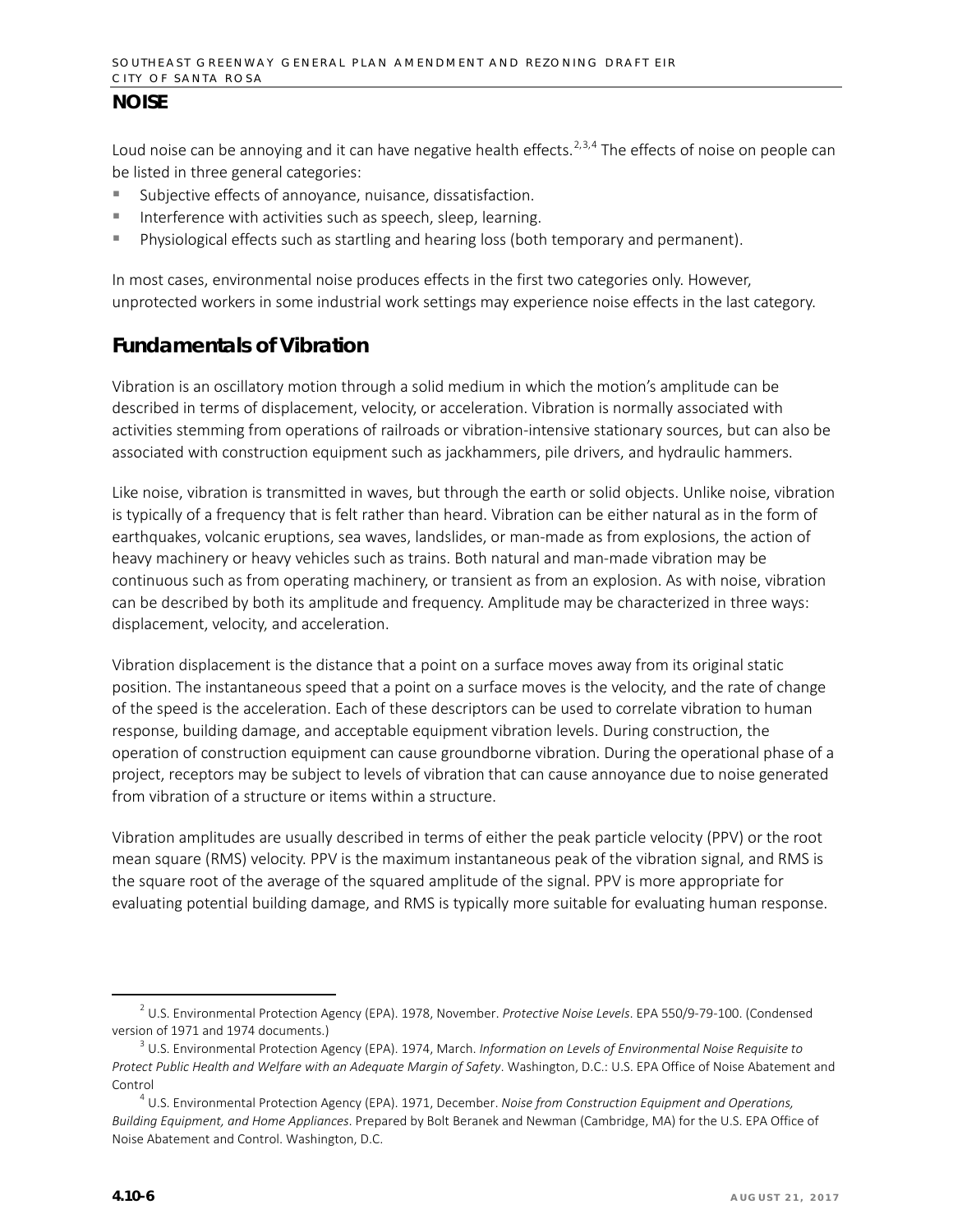The units for PPV and RMS velocity are normally inches per second (in/sec). However, vibration is often presented and discussed in dB units in order to compress the range of numbers (in a similar fashion as for sound energy). In this study, PPV and RMS velocities are in in/sec, and vibration levels are in dB relative to 1 micro-inch per second (abbreviated as VdB). Typically, groundborne vibration generated by human activities attenuates rapidly with distance from the source of the vibration. Man-made vibration problems are therefore usually confined to relatively short distances from the source (500 to 600 feet or less).

Vibrations also vary in frequency and this affects perception. Typical construction vibrations fall in the 10 to 30 Hz range and usually occur around 15 Hz. Traffic vibrations exhibit a similar range of frequencies; however, due to their suspension systems, buses often generate frequencies around 3 Hz at high vehicle speeds. It is less common, but possible, to measure traffic frequencies above 30 Hz.

The way in which vibration is transmitted through the earth is called propagation. Propagation of groundborne vibrations is complicated and difficult to predict because of the endless variations in the soil and rock through which waves travel. There are three main types of vibration propagation: surface, compression and shear waves. Surface waves, or Raleigh waves, travel along the ground's surface. These waves carry most of their energy along an expanding circular wave front, similar to ripples produced by throwing a rock into a pool of water. Compression waves, or P-waves, are body waves that carry their energy along an expanding spherical wave front. The particle motion in these waves is longitudinal (i.e. in a "push-pull" fashion). P-waves are analogous to airborne sound waves. Shear waves, or S-waves, are also body waves that carry energy along an expanding spherical wave front. However, unlike P-waves, the particle motion is transverse or "side-to-side and perpendicular to the direction of propagation." As vibration waves propagate from a source, the energy is spread over an ever-increasing area such that the energy level striking a given point is reduced with the distance from the energy source. This geometric spreading loss is inversely proportional to the square of the distance. Wave energy is also reduced with distance as a result of material damping in the form of internal friction, soil layering, and void spaces. The amount of attenuation provided by material damping varies with soil type and condition as well as the frequency of the wave.

As with airborne sound, annoyance with vibrational energy is a subjective measure, depending on the level of activity and the sensitivity of the individual. To sensitive individuals, vibrations approaching the threshold of perception can be annoying. Persons accustomed to elevated ambient vibration levels, such as in an urban environment, may tolerate higher vibration levels. Table 4.10-3 displays the human response and the effects on buildings resulting from continuous vibration (in terms of various levels of PPV).

| Vibration Level.<br>PPV (in/sec) | <b>Human Reaction</b>                                         | <b>Effect on Buildings</b>                                                                          |
|----------------------------------|---------------------------------------------------------------|-----------------------------------------------------------------------------------------------------|
| $0.006 - 0.019$                  | Threshold of perception, possibility of intrusion             | Vibrations unlikely to cause damage of any type                                                     |
| 0.08                             | Vibrations readily perceptible                                | Recommended upper level of vibration to which<br>ruins and ancient monuments should be<br>subjected |
| 0.10                             | Level at which continuous vibration begins to<br>annoy people | Virtually no risk of "architectural" (i.e. not<br>structural) damage to normal buildings            |
| 0.20                             | Vibrations annoying to people in buildings                    | Threshold at which there is a risk to<br>"architectural" damage to normal dwelling -                |

### TABLE 4.10-3 HUMAN REACTION TO TYPICAL VIBRATION LEVELS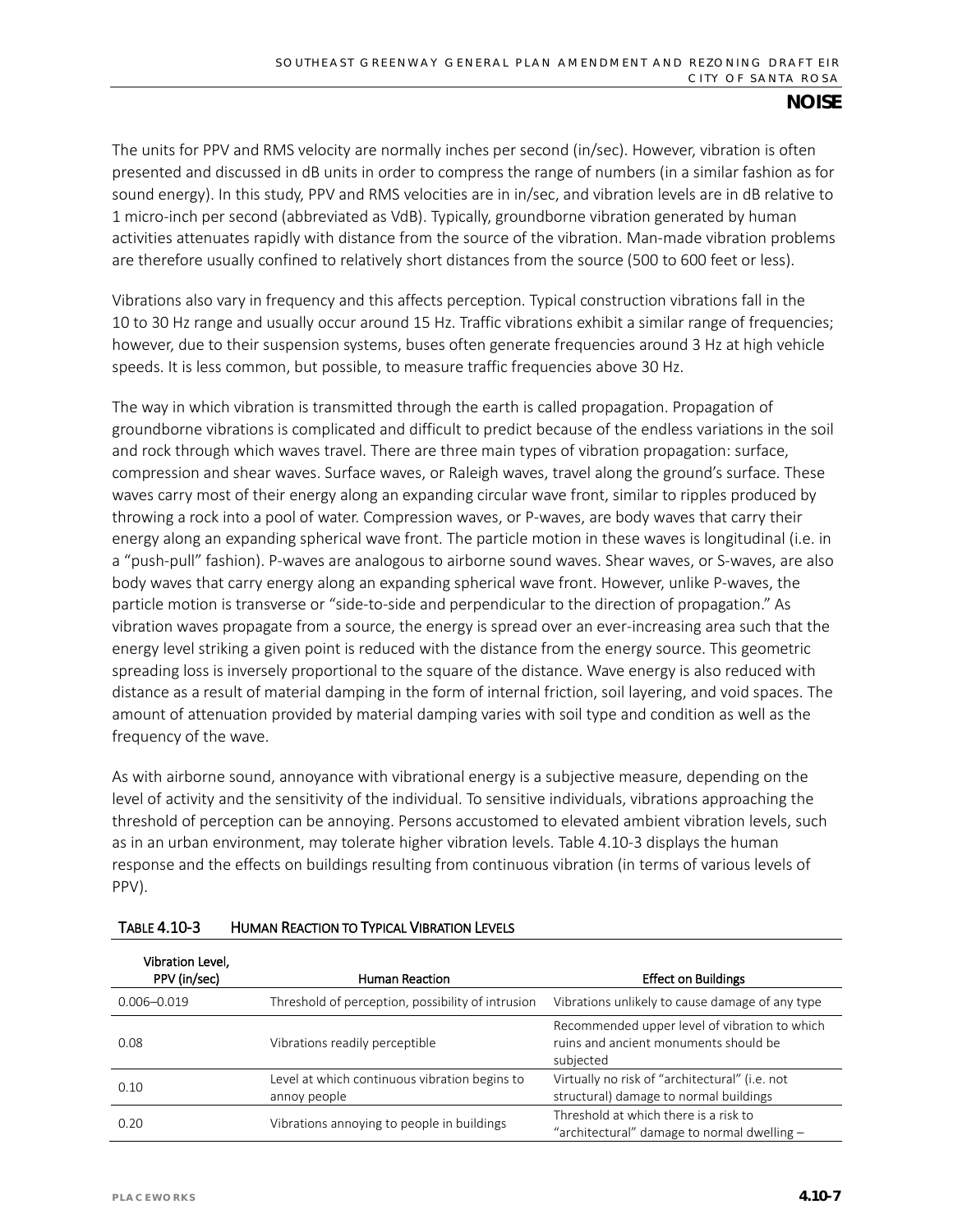| Vibration Level,<br>PPV (in/sec) | Human Reaction                                                                                                                            | <b>Effect on Buildings</b>                                                                                                                              |
|----------------------------------|-------------------------------------------------------------------------------------------------------------------------------------------|---------------------------------------------------------------------------------------------------------------------------------------------------------|
|                                  |                                                                                                                                           | houses with plastered walls and ceilings                                                                                                                |
| $0.4 - 0.6$                      | Vibrations considered unpleasant by people<br>subjected to continuous vibrations and<br>unacceptable to some people walking on<br>bridges | Vibrations at a greater level than normally<br>expected from traffic, but would cause<br>"architectural" damage and possibly minor<br>structural damage |

#### TABLE 4.10-3 HUMAN REACTION TO TYPICAL VIBRATION LEVELS

Source: California Department of Transportation (Caltrans), Department of Transportation, Noise, Vibration, and Hazardous Waste Management Office. 2004, June. *Transportation- and Construction-Induced Vibration Guidance Manual.* Prepared by ICF International.

Human response to ground vibration has been correlated best with the velocity of the ground, typically expressed in terms of the vibration decibel of VdB.<sup>[5](#page-7-0)</sup> The U.S. Federal Transit Administration (FTA) has developed rational vibration limits that can be used to evaluate human annoyance to groundborne vibration. These criteria are primarily based on experience with rapid transit and commuter rail systems.<sup>[6](#page-7-1)</sup> Railroad and transit operations are potential sources of substantial ground vibration depending on distance, the type and the speed of trains, and the type of track. Trains generate substantial vibration due to their engines, steel wheels, heavy loads, and wheel-rail interactions.

Similarly, construction operations generally include a wide range of activities that can generate groundborne vibration, which varies in intensity. In general, blasting and demolition as well as pile driving and vibratory compaction equipment generate the highest vibrations. Because of the impulsive nature of such activities, PPV is used to measure and assess groundborne vibration and assess the potential of vibration to induce structural damage and annoyance for humans. Vibratory compactors or rollers, pile drivers, and pavement breakers can generate perceptible amounts of vibration at up to 200 feet. Heavy trucks can also generate groundborne vibrations, which can vary, depending on vehicle type, weight, and pavement conditions. Potholes, pavement joints, discontinuities, differential settlement of pavement, all increase the vibration levels from vehicles passing over a road surface. Construction vibration is normally of greater concern than vibration from normal traffic flows on streets and freeways with smooth pavement conditions.<sup>[7](#page-7-2)</sup>

# **4.10.1.2 REGULATORY FRAMEWORK**

# **Federal Regulations**

## *U.S. Environmental Protection Agency*

In addition to FHWA standards, the U.S. Environmental Protection Agency (USEPA) has identified the relationship between noise levels and human response. The USEPA Office of Noise Abatement and Control

<span id="page-7-1"></span><span id="page-7-0"></span><sup>&</sup>lt;sup>5</sup> The reference velocity is 1 x 10<sup>-6</sup> in/sec RMS, which equals 0 VdB, and 1 in/sec equals 120 VdB.<br><sup>6</sup> Federal Transit Administration (FTA). 2006, May. *Transit Noise and Vibration Impact Assessment*. U.S. Department of Transportation (DoT). FTA-VA-90-1003-06.

<span id="page-7-2"></span> $^7$  California Department of Transportation (Caltrans), Department of Transportation, Noise, Vibration, and Hazardous Waste Management Office. 2004, June. *Transportation- and Construction-Induced Vibration Guidance Manual.* Prepared by ICF International.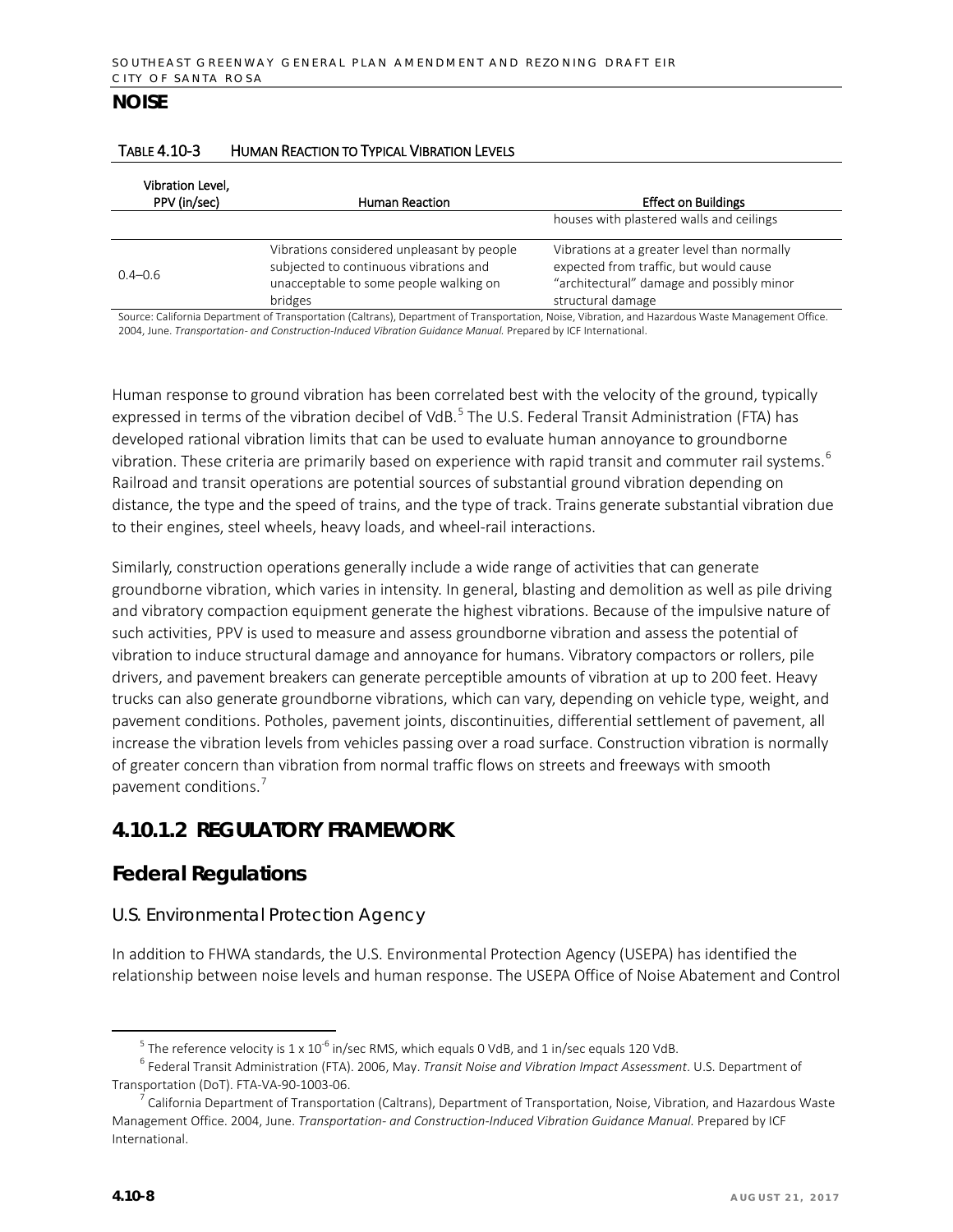issued the Federal Noise Control Act of 1972, which set programs and guidelines to identify and address the effects of noise on public health and welfare, and the environment. Although the primary responsibility of regulating noise was transferred to state and local governments in 1982, the USEPA provided guidelines for noise levels that would be considered safe for community exposure without the risk of adverse health or welfare effects. The USEPA found that to prevent hearing loss over the lifetime of a receptor, the yearly average  $L_{eq}$  should not exceed 70 dBA. Interference with activity and annoyance will not occur if exterior levels are maintained at an L<sub>eq</sub> of 55 dBA and interior levels at or below 45 dBA. While these levels are relevant for planning and design and useful for informational purposes, they are not land use planning criteria because they do not consider economic cost, technical feasibility, or the needs of the community. The USEPA also set 55 dBA  $L_{dn}$  as the basic goal for exterior residential noise intrusion. However, other federal agencies, in consideration of their own program requirements and goals, as well as difficulty of actually achieving a goal of 55 dBA L<sub>dn</sub>, have settled on the 65 dBA L<sub>d</sub>n level as their standard. At 65 dBA L<sub>dn</sub>, activity interference is kept to a minimum, and annoyance levels are still low. It is also a level that can realistically be achieved.

## *Occupational Health and Safety Administration*

The federal government regulates occupational noise exposure common in the workplace through the Occupational Health and Safety Administration (OSHA) under the USEPA. Such limitations would apply to the operation of construction equipment and could also apply to any proposed industrial land uses. Noise exposure of this type is dependent on work conditions and is addressed through a facility's Health and Safety Plan, as required under OSHA, and is therefore not addressed further in this analysis.

## *U.S. Department of Housing and Urban Development*

The U.S. Department of Housing and Urban Development (HUD) has set a goal of 65 dBA L<sub>dn</sub> as a desirable maximum exterior standard for residential units developed under HUD funding.<sup>[8](#page-8-0)</sup> (This level is also generally accepted within the State of California.) While HUD does not specify acceptable interior noise levels, standard construction of residential dwellings constructed under Title 24 standards typically provides in excess of 20 dBA of attenuation with the windows closed. Based on this premise, the interior  $L_{dn}$  should not exceed 45 dBA.

# **State Regulations**

The California Department of Health Services' Office of Noise Control (ONC) has studied the correlation of noise levels and their effects on various land uses. As a result, a set of generalized exterior and interior noise standards was generated for residential, commercial, institutional/public, and open space land uses.<sup>[9](#page-8-1)</sup> These noise standards, in terms of the CNEL noise metric, are summarized in Appendix F of this Draft EIR. The ONC also prepared a land use compatibility chart for community noise which is intended to

<span id="page-8-0"></span> <sup>8</sup> U.S. Department of Housing and Urban Development (HUD). 1985, March. *Noise Guidebook: A Reference Document for Implementing the Department of Housing and Urban Development's Noise Policy.*

<span id="page-8-1"></span><sup>9</sup> Residential' includes single and multifamily, duplex, and mobile homes; 'Commercial' includes hotel, motel, transient housing, commercial retail, bank, restaurant, office building, research and development, professional offices, amphitheater, concert hall, auditorium, movie theater, gymnasium (multipurpose), sports club, manufacturing, warehouse, wholesale, utilities, and movie theaters uses; 'Institutional / Public' includes, hospital, school classrooms/playground, church, and library uses; and 'Open Space' includes parks.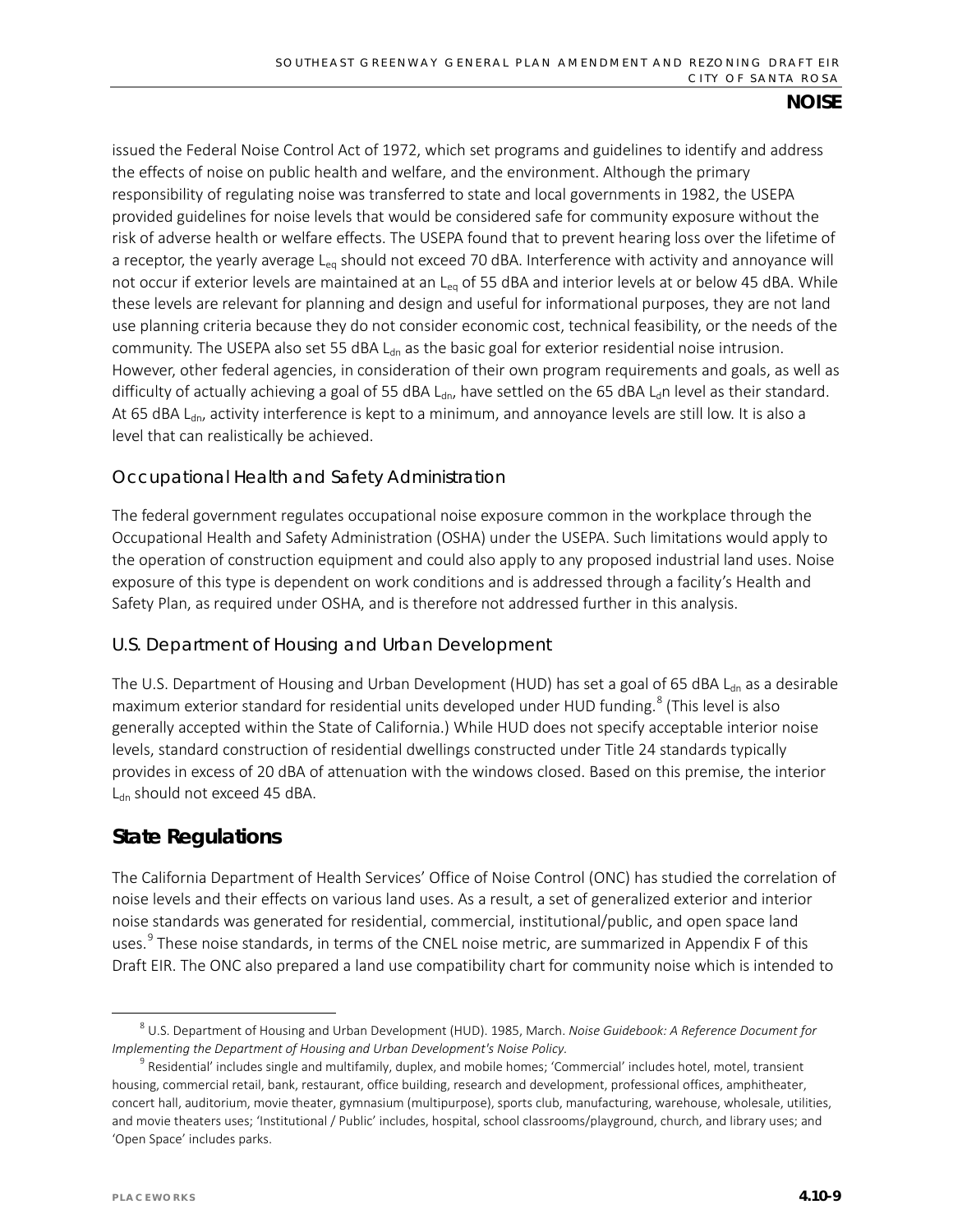provide urban planners with a tool to gauge the compatibility of land uses relative to existing and future noise levels. The table identifies 'normally acceptable', 'conditionally acceptable', 'normally unacceptable' and 'clearly unacceptable' noise levels for various land use types. A 'conditionally acceptable' or 'normally unacceptable' designation implies new construction or development should be undertaken only after a detailed analysis of the noise reduction requirements for each land use is made and needed noise insulation features are incorporated in the design. By comparison, a 'normally acceptable' designation indicates that standard construction can occur with no special noise reduction requirements. These noise compatibility guidelines, also in terms of the CNEL noise metric, are shown in Table 4.10-4.

|                                                                                                                                                                                                                                                                                                                                                                                                                                                                               | CNEL (dBA)                                                                                                                                                                                                                                                                                                                                                                        |  |  |  |  |
|-------------------------------------------------------------------------------------------------------------------------------------------------------------------------------------------------------------------------------------------------------------------------------------------------------------------------------------------------------------------------------------------------------------------------------------------------------------------------------|-----------------------------------------------------------------------------------------------------------------------------------------------------------------------------------------------------------------------------------------------------------------------------------------------------------------------------------------------------------------------------------|--|--|--|--|
| <b>Land Uses</b>                                                                                                                                                                                                                                                                                                                                                                                                                                                              | 55 60 65 70 75 80                                                                                                                                                                                                                                                                                                                                                                 |  |  |  |  |
| Residential - Low Density<br>Single-Family, Duplex, Mobile Homes                                                                                                                                                                                                                                                                                                                                                                                                              | <u> Mariji Mariji Mariji Mariji Mariji Mariji Mariji Mariji Mariji Mariji Mariji Mariji Mariji Mariji Mariji Mar</u>                                                                                                                                                                                                                                                              |  |  |  |  |
| Residential - Multiple-Family                                                                                                                                                                                                                                                                                                                                                                                                                                                 | <u> Timba kasa kasa na ma</u>                                                                                                                                                                                                                                                                                                                                                     |  |  |  |  |
| Transient Lodging, Motels, Hotels                                                                                                                                                                                                                                                                                                                                                                                                                                             | <u> Maria Maria Maria I</u>                                                                                                                                                                                                                                                                                                                                                       |  |  |  |  |
| Schools, Libraries, Churches, Hospitals, Nursing Homes                                                                                                                                                                                                                                                                                                                                                                                                                        |                                                                                                                                                                                                                                                                                                                                                                                   |  |  |  |  |
| Auditoriums, Concert Halls, Amphitheaters                                                                                                                                                                                                                                                                                                                                                                                                                                     |                                                                                                                                                                                                                                                                                                                                                                                   |  |  |  |  |
| Sports Arena, Outdoor Spectator Sports                                                                                                                                                                                                                                                                                                                                                                                                                                        |                                                                                                                                                                                                                                                                                                                                                                                   |  |  |  |  |
| Playgrounds, Neighborhood Parks                                                                                                                                                                                                                                                                                                                                                                                                                                               |                                                                                                                                                                                                                                                                                                                                                                                   |  |  |  |  |
| Golf Courses, Riding Stables, Water Recreation, Cemeteries                                                                                                                                                                                                                                                                                                                                                                                                                    |                                                                                                                                                                                                                                                                                                                                                                                   |  |  |  |  |
| Office Buildings, Businesses, Commercial and Professional                                                                                                                                                                                                                                                                                                                                                                                                                     | <u> Hillingan ka</u>                                                                                                                                                                                                                                                                                                                                                              |  |  |  |  |
| Industrial, Manufacturing, Utilities, Agricultural                                                                                                                                                                                                                                                                                                                                                                                                                            | <u> III Martin Martin Martin III Martin Martin Martin III Martin Martin Martin Martin Martin Martin Martin Martin </u>                                                                                                                                                                                                                                                            |  |  |  |  |
| Normally Acceptable:<br>Specified land use is satisfactory based upon the assumption that any<br>buildings involved are of normal conventional construction, without any<br>special noise insulation requirements.<br><b>Conditionally Acceptable:</b><br>New construction or development should be undertaken only after a<br>detailed analysis of the noise reduction requirements is made and the<br>needed noise insulation features included in the design. Conventional | <b>Normally Unacceptable:</b><br>New construction or development should generally be<br>discouraged. If new construction does proceed, a detailed<br>analysis of the noise reduction requirements must be made<br>and needed noise insulation features included in the design.<br>Clearly Unacceptable:<br>New construction or development generally should not<br>be undertaken. |  |  |  |  |

Source: Office of Noise Control, Guidelines for the Preparation and Content of Noise Elements of the General Plan, February 1976. Included in the Governor's Office of Planning and Research, California, General Plan Guidelines, Appendix C, October 2003.

construction, but with closed windows and fresh air supply systems or

**WALLET AIRTS IN A 2008 IN EXAMPLE IS NOT A** if the suffice.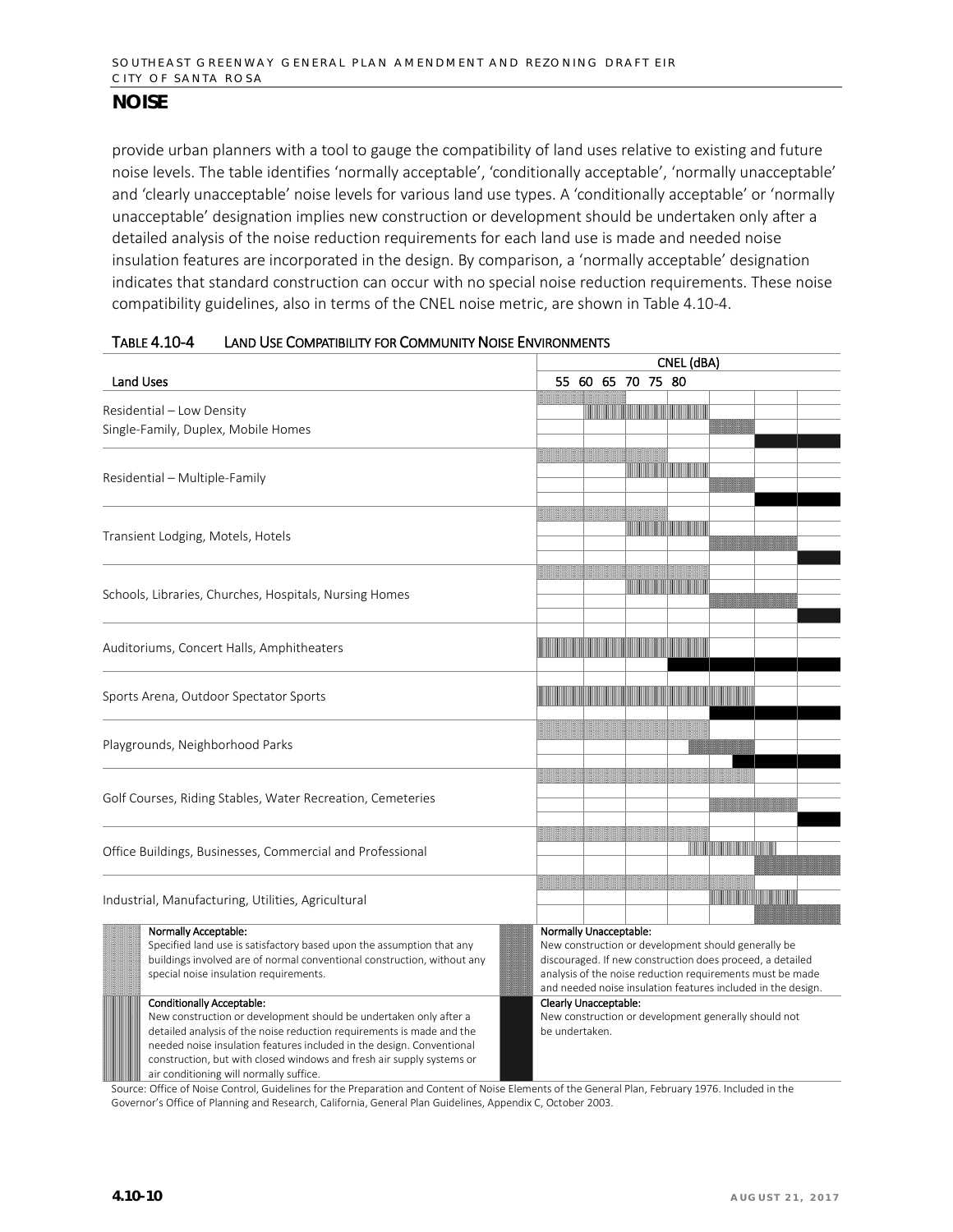Since all city or county jurisdictions must include a noise element in their general plans, many jurisdictions have simply adopted the state compatibility guidelines, while other authorities modify the state chart to have a customized set of guidelines for their locale. The City uses the State of California's Land Use Compatibility Guidelines as shown in Table 4.10-4 above.

The California Building Code (CBC), Title 24, Part 2, Volume 1, Chapter 12, Interior Environment, Section 1207.11.2, Allowable Interior Noise Levels, requires that residences' interior noise levels attributable to exterior sources shall not exceed 45 dB in any habitable room. The noise metric is evaluated as either the day-night average sound level  $(L_{dn})$  or the community noise equivalent level (CNEL); using the noise metric that is consistent with the noise element of the particular local general plan.

The California Green Building Standards Code (CALGreen), Chapter 5, Division 5.5, has additional requirements for insulation that affect exterior-interior noise transmission for non-residential structures (which include multi-family structures 4 stories or greater). Pursuant to Section 5.507.4.1, Exterior Noise Transmission, Prescriptive Method, wall and roof-ceiling assemblies exposed to the noise source making up the building or addition envelope or altered envelope shall meet:

- A composite sound transmission class (STC) rating of at least 50, or
- A composite outdoor-indoor transmission class (OITC) rating of no less than 40 with exterior windows of a minimum STC of 40, or OITC of 30 if the project location is within the 65 dBA CNEL or  $L_{dn}$  noise contour of an airport (military, public, private, or heliport), freeway, expressway, railroad, industrial source, or fixed-guideway source (as determined by the noise element of the general plan). Where noise contours are not readily available, projects exposed to a noise level of 65 dBA L<sub>eq-1 hr</sub> during any hour of operation shall have building, addition or alteration exterior wall and roof-ceiling assemblies exposed to the noise source meeting a composite STC rating of at least 45 (or OITC 35), with exterior windows of a minimum of STC 40 (or OITC 30).

Residential structures within the noise contours identified above require an acoustical analysis showing that the structure has been designed to limit intruding noise in the prescribed allowable levels. To comply with these regulations, future applicants for new residential projects are required to submit an acoustical analysis report. The acoustical analysis report is required to show topographical relationship of noise sources and dwelling site, identification of noise sources and their characteristics, predicted noise spectra at the exterior of the proposed dwelling structure considering present and future land usage, basis for the prediction (measured or obtained from published data), noise attenuation measures to be applied, and an analysis of the noise insulation effectiveness of the proposed construction showing that the prescribed interior noise level requirements are met. If interior allowable noise levels are met by requiring that windows be un-openable or closed, the design for the structure must also specify the means that will be employed to provide ventilation and cooling, if necessary, to provide a habitable interior environment.

## **Local Regulations**

### *General Plan 2035*

The Noise and Safety (NS) element of the General Plan 2035 discusses sources of noise within the city, projected increases in noise levels, and a noise contour map of traffic-generated noise levels. The Land Use Compatibility Standards (Figure 12-1 on page 12-4 of the Element) establishes the same standards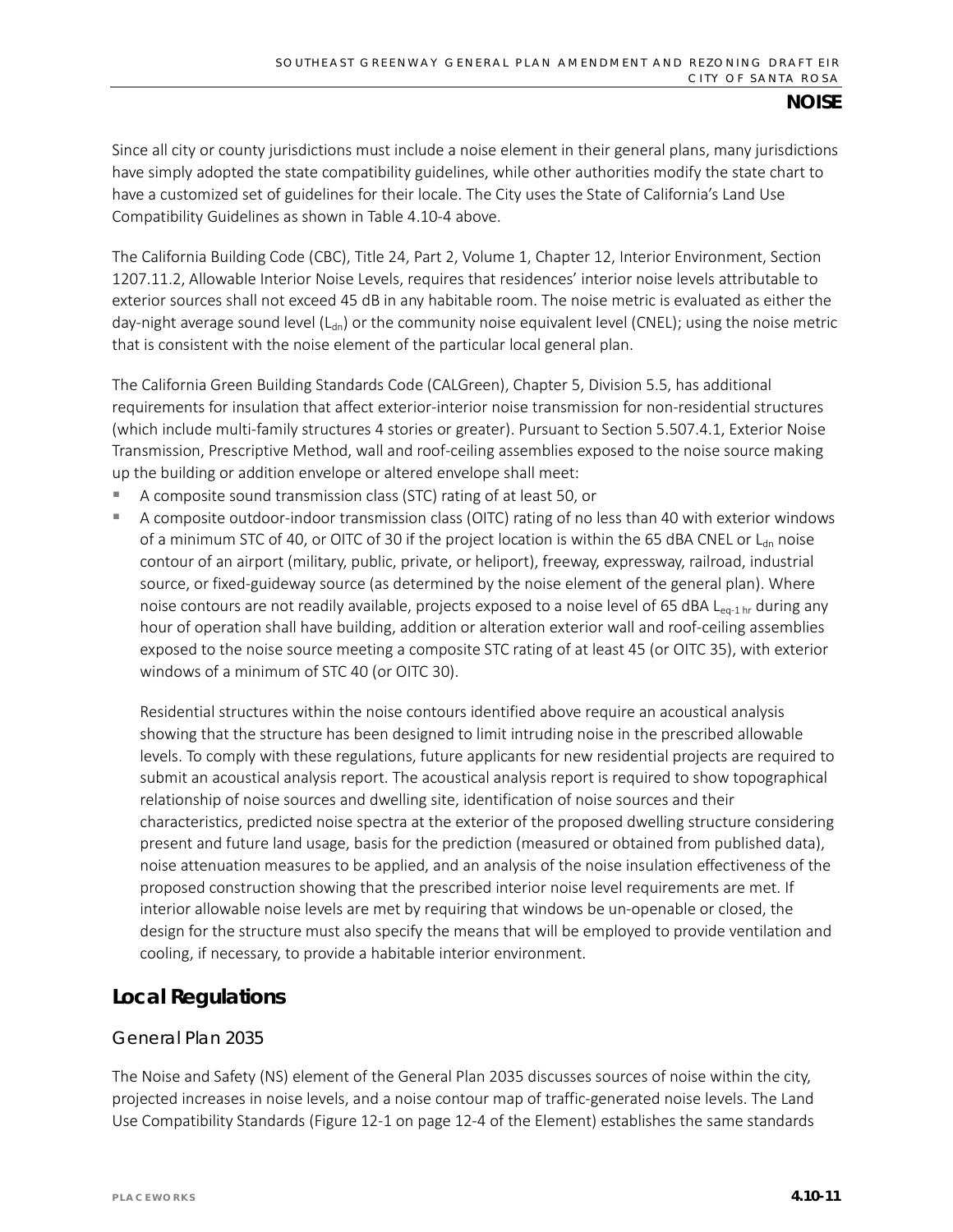presented in the State of California's Land Use Compatibility Guidelines (Table 4.10-4 above). The NS element includes the following goals and policies specific to noise and applicable to the proposed project:

- Goal NS-B: Maintain an acceptable community noise level to protect the health and comfort of people living, working and/or visiting in Santa Rosa, while maintaining a visually appealing community.
	- Policy NS-B-1: Do not locate noise-sensitive uses in proximity to major noise sources, except residential is allowed near rail to promote future ridership.
	- Policy NS-B-2: Encourage residential developers to provide buffers other than sound walls, where practical. Allow sound walls only when projected noise levels at a site exceed land use compatibility standards in Figure 12-1.

*In some established neighborhoods and subdivisions, sound walls may provide the only alternative to reduce noise to acceptable community standards. The Design Review process shall evaluate sound wall aesthetics and landscaping to ensure attractiveness along with functionality.*

Policy NS-B-3: Prevent new stationary and transportation noise sources from creating a nuisance in existing developed areas. Use a comprehensive program of noise prevention through planning and mitigation, and consider noise impacts as a crucial factor in project approval.

*The Land Use Compatibility Standards specify normally acceptable levels for community noise in various land use areas.*

- Policy NS-B-4: Require new projects in the following categories to submit an acoustical study, prepared by a qualified acoustical consultant:
	- o All new projects proposed for areas with existing noise above 60 dBA DNL. Mitigation shall be sufficient to reduce noise levels below 45 dBA DNL in habitable rooms and 60 dBA DNL in private and shared recreational facilities. Additions to existing housing units are exempt.
	- o All new projects that could generate noise whose impacts on other existing uses would be greater than those normally acceptable (as specified in the Land Use Compatibility Standards).
- Policy NS-B-5: Pursue measures to reduce noise impacts primarily through site planning. Engineering solutions for noise mitigation, such as sound walls, are the least desirable alternative.
- Policy NS-B-6: Do not permit existing uses to generate new noises exceeding normally acceptable levels unless:
	- o Those noises are mitigated to acceptable levels; or
	- o The activities are specifically exempted by the City Council on the basis of community health, safety, and welfare.
- Policy NS-B-7: Allow reasonable latitude for noise generated by uses that are essential to community health, safety, and welfare. These include emergency medical helicopter and vehicle operations, and emergency vehicle sirens.
- Policy NS-B-8: Adopt mitigations, including reduced speed limits, improved paving texture, and traffic controls, to reduce noise to normally acceptable levels in areas where noise standards may be exceeded (e.g., where homes front regional/arterial streets and in areas of mixed use development.)
- Policy NS-B-9: Encourage developers to incorporate acoustical site planning into their projects. Recommended measures include: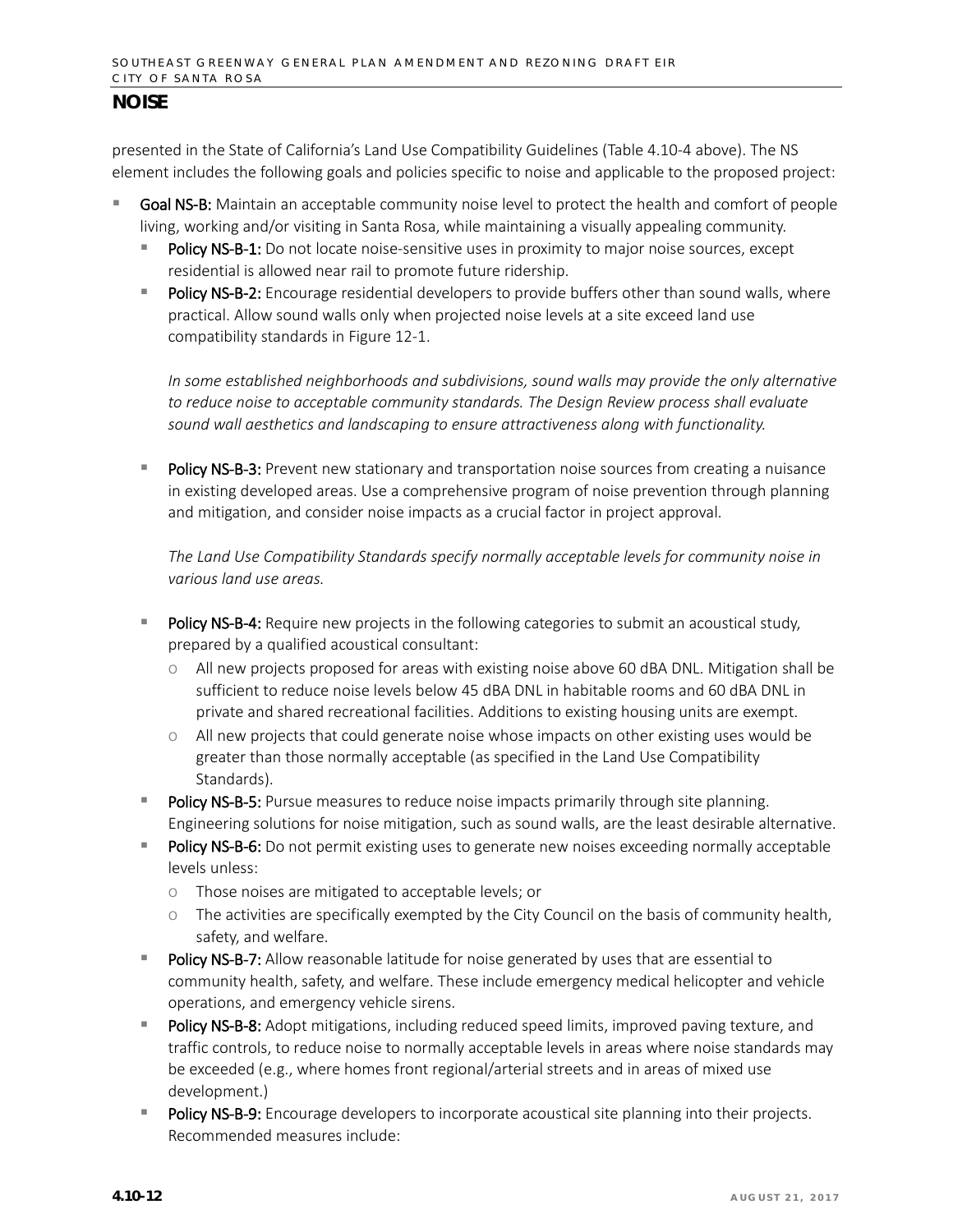- o Incorporating buffers and/or landscaped earth berms;
- o Orienting windows and outdoor living areas away from unacceptable noise exposure;
- o Using reduced-noise pavement (rubberized-asphalt);
- o Incorporating traffic calming measures, alternative intersection designs, and lower speed limits; and
- o Incorporating state-of-the-art structural sound attenuation and setbacks.
- Policy NS-B-10: Work with private enterprises to reduce or eliminate nuisance noise from industrial and commercial sources that impact nearby residential areas. If progress is not made within a reasonable time, the city shall issue abatement orders or take other legal measures.
- Policy NS-B-11: Work with CalTrans to assign a high priority to traffic noise mitigation programs. Support construction of attractive sound walls, as necessary along Highway 101 and Highway 12.
- Policy NS-B-12: Cooperate with Santa Rosa Memorial Hospital, Sutter Medical Center, and other hospitals proposing helipads. Minimize the noise and safety impacts of medical emergency helicopters through location and design of landing pads, regulation of flight times and frequency and, if necessary, sound attenuating alterations to nearby residences.
- Policy NS-B-13: Prohibit new helipads in developments of industrial, commercial, office, or business park uses. The City may make an exception if the helipad will provide a significant benefit for community health, safety, and welfare.
- Policy NS-B-14: Discourage new projects that have potential to create ambient noise levels more than 5 dBA DNL above existing background, within 250 feet of sensitive receptors.

#### *Santa Rosa City Code*

The City regulates noise through Chapter 17-16, Noise, of the Santa Rosa City Code (SRCC). The City's noise ordinance is designed to protect people from non-transportation noise sources such as construction activity, machinery, air conditioners, maintenance, and landscaping activities.

#### General Stationary Noise Sources

SRCC Section 17-16.030 establishes that the following criteria (in Table 4.10-5) will be used as a base (ambient noise level) from which noise levels can be compared.

Section 17-16.040, Standards for Determining Violation, provides a list of qualitative variables to take into account when determining whether a noise disturbs the peace and quiet of a neighborhood, including background noise levels, proximity to residences, time of day, and duration. More specifically, Section 17- 16.120, Machinery and Equipment, states that noise produced by machinery, equipment, pumps, fans, heating, ventilation and air conditioning (HVAC), and similar mechanical devices is not to exceed the ambient base noise level by more than 5 dB at receiving properties. Other sections discuss restrictions on noise sources such as leaf blowers and sound-amplifying equipment.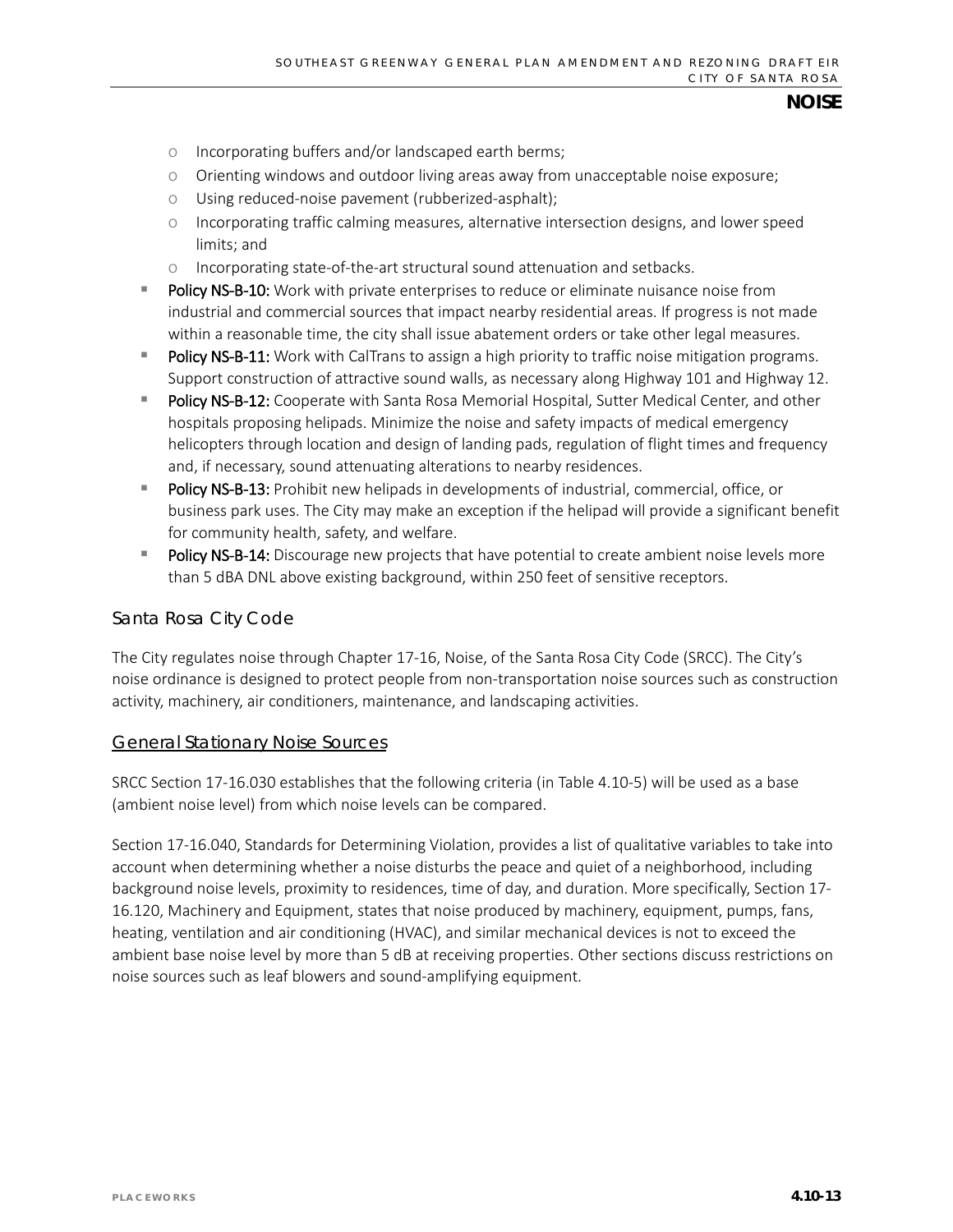| Zone                              | Time                | Sound Level A (decibels) Community<br><b>Environment Classification</b> |  |  |
|-----------------------------------|---------------------|-------------------------------------------------------------------------|--|--|
|                                   | 10:00 pm to 7:00 am | 45                                                                      |  |  |
| $R-1$ and $R-2$                   | 7:00 pm to 10:00 pm | 50                                                                      |  |  |
|                                   | 7:00 am to 7:00 pm  | 55                                                                      |  |  |
|                                   | 10:00 pm to 7:00 am | 50                                                                      |  |  |
| Multi-family                      | 7:00 am to 10:00 pm | 55                                                                      |  |  |
|                                   | 10:00 pm to 7:00 am | 55                                                                      |  |  |
| Office & Commercial               | 7:00 am to 10:00 pm | 60                                                                      |  |  |
| Intensive Commercial <sup>a</sup> | 10:00 pm to 7:00 am | 55                                                                      |  |  |
|                                   | 7:00 am to 10:00 pm | 65                                                                      |  |  |
| Industrial                        | Anytime             | 70                                                                      |  |  |

#### TABLE 4.10-5 AMBIENT BASE NOISE LEVEL CRITERIA

Notes:

<sup>a</sup> See Appendix B of the City Clerk's file as set forth on a map on file in the office of the City clerk.

Source: Santa Rosa City Code, Section 17-16.030.

#### Construction Noise

The SRCC does not specifically contain limitations on the hours of operation for construction equipment. Additionally, there are no quantified limits on specific construction noise level emissions. However, as stated above, Section 17.16-120, Machinery and Equipment, sets standards for operating machinery and equipment, which could include construction-related equipment, not to exceed ambient base noise level by more than 5 dB at receiving properties. Furthermore, it is the City's standard practice to limit construction hours from 7:00 a.m. to 6:00 p.m. Monday through Friday, 9:00 a.m. to 5:00 p.m. on Saturdays, and construction is prohibited on Sundays and all City-recognized holidays.

### Project-Applicable Vibration Standards

The SRCC does not include quantitative thresholds for vibration. In lieu of such quantified thresholds, it is common practice to rely on published information from the FTA. The FTA provides criteria for acceptable levels of ground-borne vibration for various types of special buildings that are sensitive to vibration. The FTA criteria are often used to evaluate vibration impacts during construction and are used herein for impact assessment thresholds. FTA Noise and Vibration Impact Guidelines for construction impact identifies that an impact would occur if construction activities generate vibration that is strong enough to (a) physically damage buildings or (b) cause undue annoyance at sensitive receptors. The threshold for human annoyance at residential receptors during the daytime is 78 VdB. The threshold for vibrationinduced architectural damage is 0.2 peak particle velocity (PPV) in inches per second (in/sec) for typical wood-framed buildings.<sup>[10](#page-13-0)</sup>

<span id="page-13-0"></span> <sup>10</sup> Federal Transit Administration (FTA). 2006, May. *Transit Noise and Vibration Impact Assessment*. U.S. Department of Transportation (DoT). FTA-VA-90-1003-06.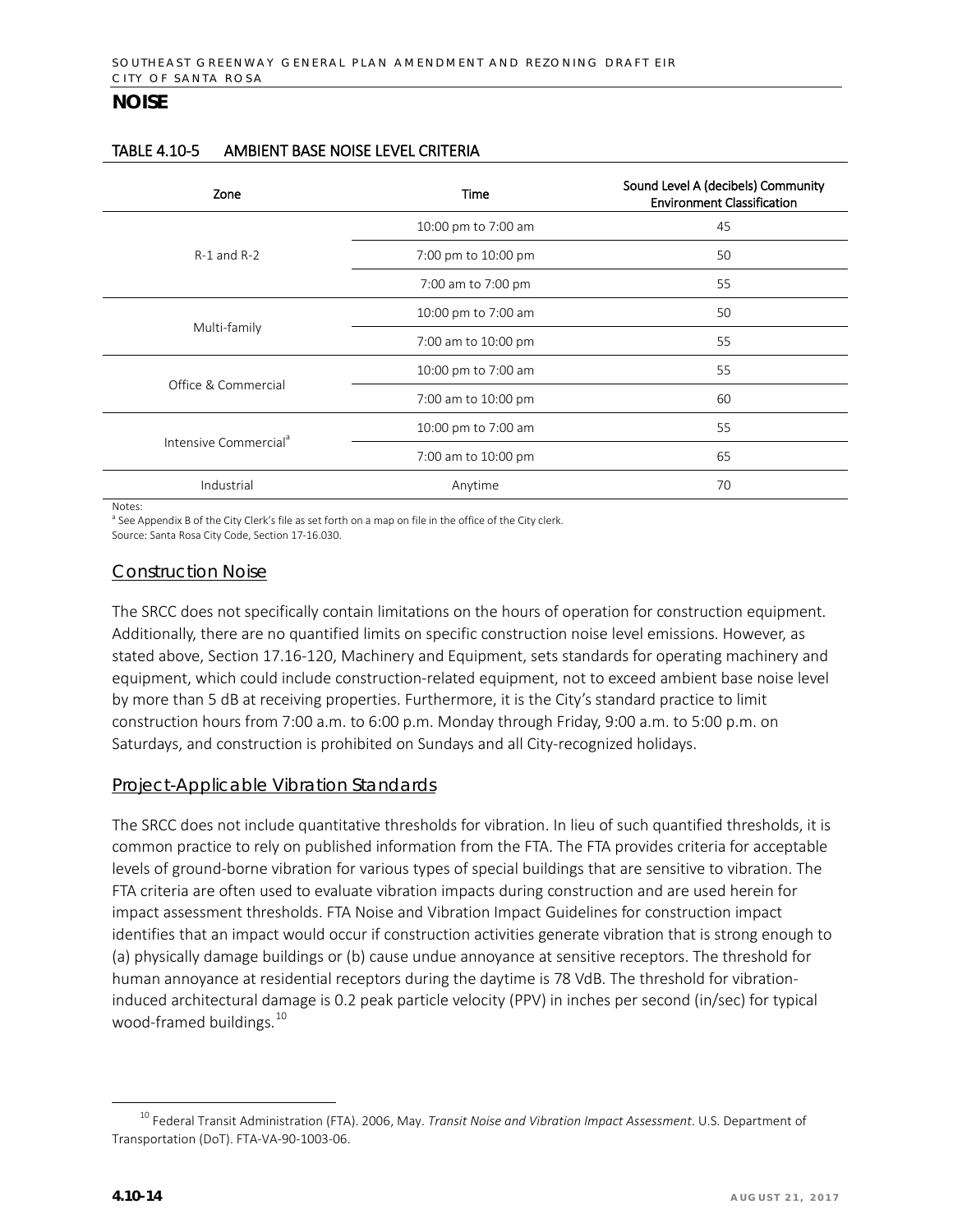#### Vibration-Related Annoyance

The human reaction to various levels of vibration is highly subjective and varies from person to person. The FTA criteria for annoyance are shown below in Table 4.10-6. These criteria are based on the work of many researchers that suggested that humans are sensitive to vibration velocities in the range of 8-80 Hz.

| TABLE 4.10-6 | <b>GROUNDBORNE VIBRATION CRITERIA: HUMAN ANNOYANCE</b> |
|--------------|--------------------------------------------------------|
|              |                                                        |

| Land Use Category       | Max $L_v$ (VdB) <sup>a</sup> | Description                                                                     |
|-------------------------|------------------------------|---------------------------------------------------------------------------------|
| Workshop                | 90                           | Distinctly felt vibration. Appropriate to workshops and non-sensitive areas     |
| Office                  | 84                           | Felt vibration. Appropriate to offices and non-sensitive areas.                 |
| Residential - Daytime   | 78                           | Barely felt vibration. Adequate for computer equipment.                         |
| Residential - Nighttime | 72                           | Vibration not felt, but groundborne noise may be audible inside quiet<br>rooms. |

Notes:

<sup>a</sup> Lv is the velocity level in decibels, as measured in 1/3-octave bands of frequency over the frequency ranges of 8 to 80 Hz.

Source: Federal Transit Administration (FTA). 2006, May. *Transit Noise and Vibration Impact Assessment*. U.S. Department of Transportation (DoT). FTA-VA-90-1003-06.

## Vibration-Related Architectural Damage

Structures amplify groundborne vibration and wood-frame buildings, such as typical residential structures, are more affected by ground vibration than heavier buildings. The level at which groundborne vibration is strong enough to cause architectural damage has not been determined conclusively. The most conservative estimates are reflected in the FTA standards, shown in Table 4.10-7.

#### TABLE 4.10-7 GROUNDBORNE VIBRATION CRITERIA: ARCHITECTURAL DAMAGE

|        | <b>Building Category</b>                            | PPV (in/sec) | $L_v$ (VdB) <sup><math>\epsilon</math></sup> |
|--------|-----------------------------------------------------|--------------|----------------------------------------------|
|        | Reinforced concrete, steel, or timber (no plaster)  | 0.5          | 102                                          |
| Ⅱ.     | Engineered concrete and masonry (no plaster)        | 0.3          | 98                                           |
| III.   | Non-engineered timber and masonry buildings         | 0.2          | 94                                           |
| IV.    | Buildings extremely susceptible to vibration damage | 0.12         | 90                                           |
| Notes: |                                                     |              |                                              |

<sup>a</sup> RMS velocity calculated from vibration level (VdB) using the reference of one microinch/second.

Source: Federal Transit Administration (FTA). 2006, May. *Transit Noise and Vibration Impact Assessment*. U.S. Department of Transportation (DoT). FTA-VA-90-1003-06.

# **4.10.1.3 EXISTING NOISE ENVIRONMENT**

# **Project and Nearby Sensitive Receptors**

Certain land uses are particularly sensitive to noise and vibration. In general, these uses include residences, schools, hospital facilities, houses of worship, and open space/recreation areas where quiet environments are necessary for the enjoyment, public health, and safety of the community. Commercial uses are not considered noise- or vibration-sensitive uses.

The Southeast Greenway Area (project site) is currently undeveloped land. Land uses surrounding the project area consist primarily of residential and commercial uses. Sensitive receptors near the project site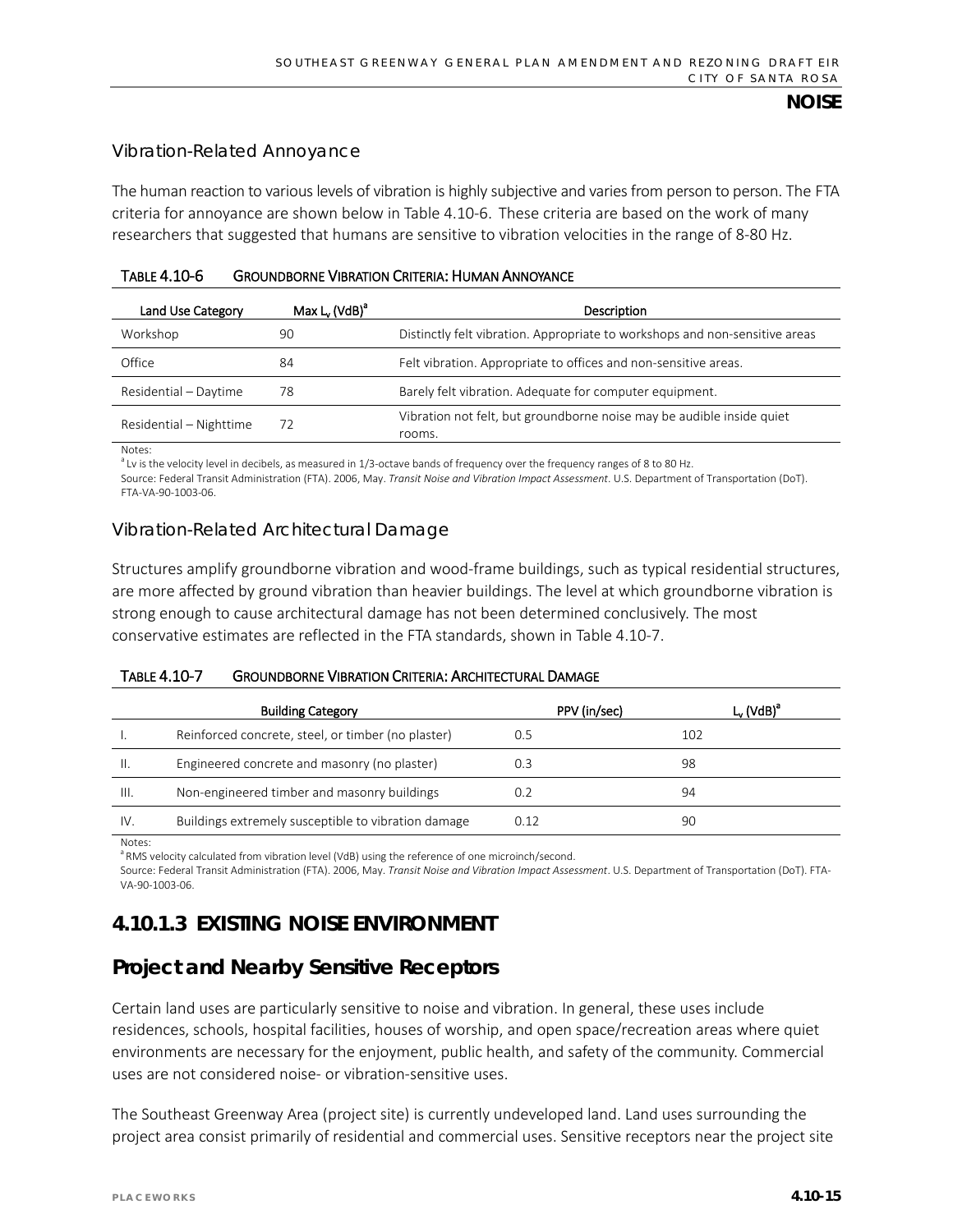include residences, schools, and churches in neighborhoods adjacent to the Project site. Medical uses at Sutter Pacific Memorial Foundation are also considered sensitive receptors. The nearest schools to the project area are Merryhill School (on Mayette Avenue), Spring Creek Elementary School (on Mayette Avenue), and Montgomery High School (on Hahman Drive). Classrooms at these schools lie within 430 feet of the nearest boundary of the Southeast Greenway Area.

# **On-Road Vehicles**

Noise from motor vehicles is generated by engine vibrations, the interaction between tires and the road, and the exhaust system. Reducing the average motor vehicle speed reduces the noise exposure of receptors adjacent to the road. Each reduction of five miles per hour reduces noise by about 1.3 dBA.

Given the existing of mobile-source noise in the vicinity of the project, it is necessary to determine the noise currently generated by vehicles traveling through the Southeast Greenway Area. Average daily traffic volumes were based on the existing daily traffic volumes calculated using peak hour intersection movements provided by W-Trans Transportation Consultants.

The traffic noise levels for this project were estimated using a version of the FHWA Highway Traffic Noise Prediction Model. The FHWA model determines a predicted noise level through a series of adjustments to a reference sound level. These adjustments account for traffic flows, speed, truck mix, varying distances from the roadway, length of exposed roadway, and noise shielding. Vehicle speeds on each roadway were assumed to be the posted speed limit, and no reduction in speed was assigned due to congested traffic flows. Current roadway characteristics, such as the number of lanes and speed limits, were determined from field observations and according to roadway classification.

The results of this modeling indicate that average noise levels along arterial segments currently range from approximately 60 dBA to 74 dBA CNEL (as calculated at a distance of 50 feet from the centerline of the road). The segment "Farmers Lane south of Bennett Valley Road" is planned to be constructed under the General Plan 2035 before the future buildout scenario year 2040. The segments "New east of Farmers Lane" and "New north of Hoen Avenue Frontage Road" are projections for a roadway that would be constructed with implementation of the proposed project. These future and project-related segments have been included in the table below for consistency with other traffic noise tables in this section. Noise levels for existing conditions along analyzed roadways are presented in Table 4.10-8.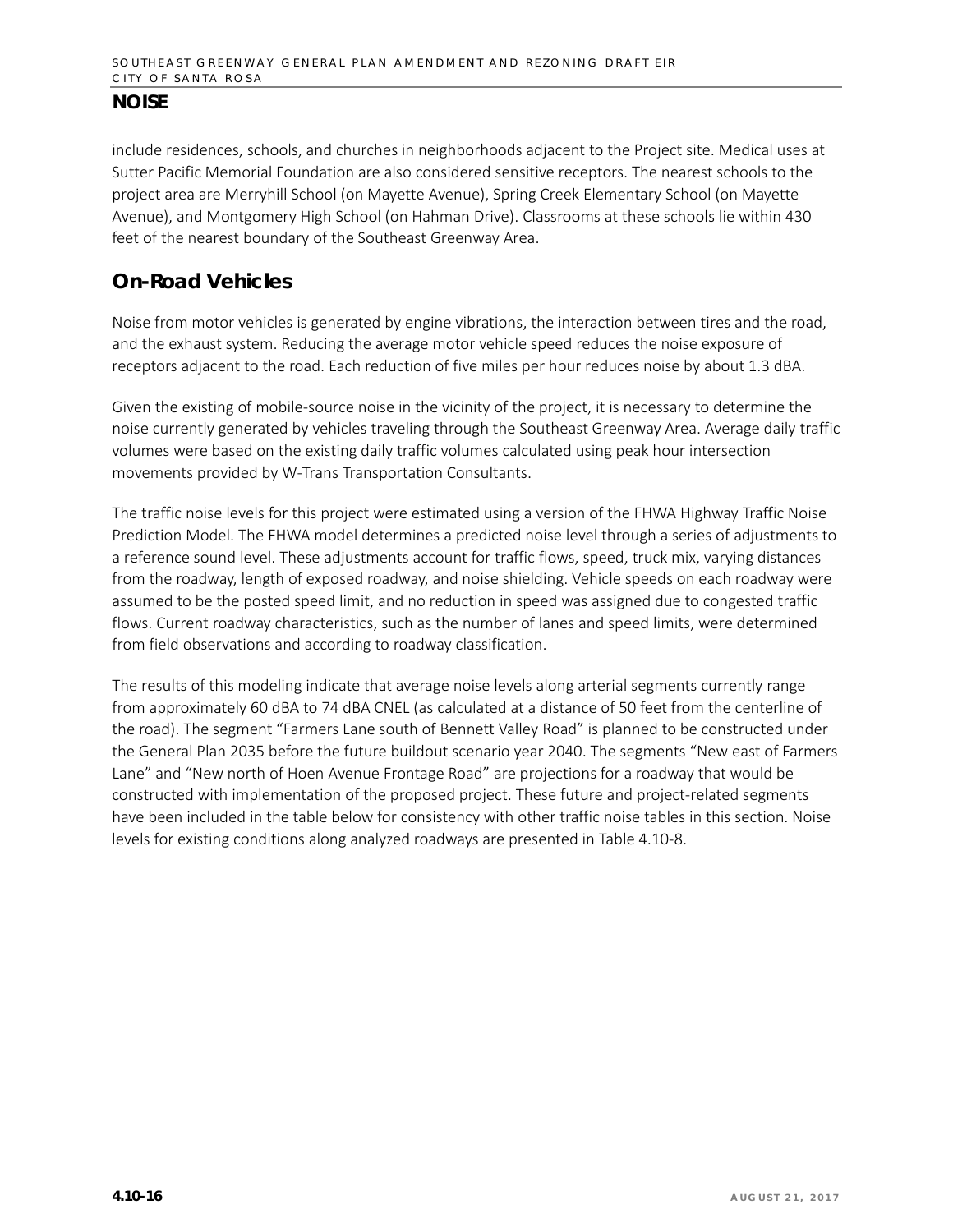#### TABLE 4.10-8 EXISTING CONDITIONS TRAFFIC NOISE LEVELS

|                              |                                                                    |                                                  | Noise Level              | Distance to Noise Contour<br>(feet) |                          |                       |
|------------------------------|--------------------------------------------------------------------|--------------------------------------------------|--------------------------|-------------------------------------|--------------------------|-----------------------|
| Roadway                      | Segment                                                            | <b>Daily</b><br><b>Traffic</b><br><b>Volumes</b> | at 50 Feet<br>(dBA CNEL) | 70 dBA<br><b>CNEL</b>               | 65 dBA<br><b>CNEL</b>    | 60 dBA<br><b>CNEL</b> |
| Farmers Lane                 | North of 4th Street                                                | 3,190                                            | 61.8                     | 14                                  | 31                       | 66                    |
| Farmers Lane                 | 4th St to Montgomery Drive                                         | 26,520                                           | 72.5                     | 73                                  | 157                      | 339                   |
| Farmers Lane                 | Montgomery Drive to Sonoma Avenue                                  | 25,330                                           | 72.3                     | 71                                  | 153                      | 329                   |
| Farmers Lane                 | Sonoma Ave to Patio Court                                          | 27,230                                           | 72.6                     | 74                                  | 160                      | 345                   |
|                              | Patio Court to Hoen Avenue                                         |                                                  | 73.3                     | 82                                  |                          | 382                   |
| Farmers Lane                 |                                                                    | 31,730                                           |                          |                                     | 177                      |                       |
| Farmers Lane                 | Hoen Avenue to Vallejo Street<br>Vallejo Street to SR 12 Westbound | 36,140                                           | 73.8                     | 90                                  | 194                      | 417                   |
| Farmers Lane                 | ramp                                                               | 34,870                                           | 73.7                     | 88                                  | 189                      | 407                   |
|                              | SR 12 Westbound to SR12 Eastbound/                                 |                                                  |                          |                                     |                          |                       |
| Farmers Lane                 | Hoen Avenue Frontage Road                                          | 22,350                                           | 71.7                     | 65                                  | 140                      | 303                   |
|                              | SR 12 Eeastbound/ Hoen Avenue                                      |                                                  |                          |                                     |                          |                       |
| Farmers Lane                 | Frontage Road to Bennett Valley                                    | 11,580                                           | 68.9                     | 42                                  | 91                       | 195                   |
| Farmers Lane                 | South of Bennett Valley                                            |                                                  |                          |                                     |                          |                       |
| 4th Street                   | Rogers Way to Farmers Lane                                         | 23,540                                           | 72.0                     | 68                                  | 145                      | 313                   |
| 4th Street                   | Farmers Lane to Brush Creek Road                                   | 31,930                                           | 73.3                     | 83                                  | 178                      | 384                   |
| Montgomery Drive             | Shortt Road to Farmers Lane                                        | 5,770                                            | 64.4                     | 21                                  | 46                       | 99                    |
| Montgomery Drive             | Farmers Lane to Hahman Drive                                       | 13,170                                           | 68.0                     | 37                                  | 79                       | 171                   |
| Sonoma Avenue                | Shortt Road to Farmers Lanr                                        | 8,100                                            | 65.9                     | 27                                  | 57                       | 124                   |
| Sonoma Avenue                | Farmers Lane to Hahman Drive                                       | 9,380                                            | 68.0                     | 37                                  | 79                       | 170                   |
| Patio Court                  | Farmers Lane to Hahman Drive                                       | 2,510                                            | 60.8                     | 12                                  | 26                       | 56                    |
|                              |                                                                    |                                                  | 57.2                     | $\overline{7}$                      | 15                       | 33                    |
| Hoen Avenue                  | Sonoma Avenue to Farmers Lane                                      | 1,110                                            |                          |                                     |                          |                       |
| Hoen Avenue                  | Farmers Lane to Hahman Drive                                       | 3,990                                            | 62.8                     | 17                                  | 36                       | 77                    |
| Vallejo Street               | Mount Olive Drive to Farmers Lane                                  | 2,740                                            | 59.7                     | 10                                  | 22                       | 48                    |
| Vallejo Street               | Farmers Lane to Hahman Drive                                       | 650                                              | 50.2                     | $\overline{2}$                      | 5                        | 11                    |
| Hwy 12 Westbound<br>Ramp     | West of Farmers Lane                                               | 20,480                                           | 69.9                     | 49                                  | 106                      | 228                   |
|                              |                                                                    |                                                  |                          |                                     |                          |                       |
| New<br>Hwy 12 Eeastbound /   | East of Farmers Lane                                               |                                                  | $\bar{\phantom{a}}$      | $\overline{\phantom{a}}$            | $\overline{\phantom{a}}$ | $\bar{\phantom{a}}$   |
| Hoen Avenue                  |                                                                    |                                                  |                          |                                     |                          |                       |
| Frontage Road                | West of Farmers Lane                                               | 23,320                                           | 70.5                     | 54                                  | 116                      | 250                   |
| Hoen Avenue                  |                                                                    |                                                  |                          |                                     |                          |                       |
| Frontage Road                | Farmers Lane to Townview Avenue                                    | 10,000                                           | 66.8                     | 31                                  | 66                       | 142                   |
| Hoen Avenue                  |                                                                    |                                                  |                          |                                     |                          |                       |
| Frontage Road                | Townview Avenue to New                                             | 10,000                                           | 66.8                     | 31                                  | 66                       | 142                   |
| Hoen Avenue<br>Frontage Road | New to Hoen Avenue/ Cypress Way                                    | 20,630                                           | 70.0                     | 50                                  | 107                      | 231                   |
| Hoen Avenue                  | Hoen Avenue / Cypress Way to                                       |                                                  |                          |                                     |                          |                       |
| Frontage Road                | Franquette Avenue                                                  | 20,710                                           | 70.0                     | 50                                  | 107                      | 231                   |
| Hoen Avenue                  | Franquette Avenue to Yulupa Avenue                                 | 18,700                                           | 69.5                     | 47                                  | 100                      | 216                   |
| Hoen Avenue                  | Yulupa Avenue to Summerfield Road                                  | 11,510                                           | 67.4                     | 34                                  | 73                       | 156                   |
| Hoen Avenue                  | Summerfield Road to Newanga Avenue                                 | 2,680                                            | 61.1                     | 13                                  | $27$                     | 59                    |
| Bennett Valley Road          | Gordon Lane to Farmers Lane                                        | 10,200                                           | 66.9                     | 31                                  | 67                       | 144                   |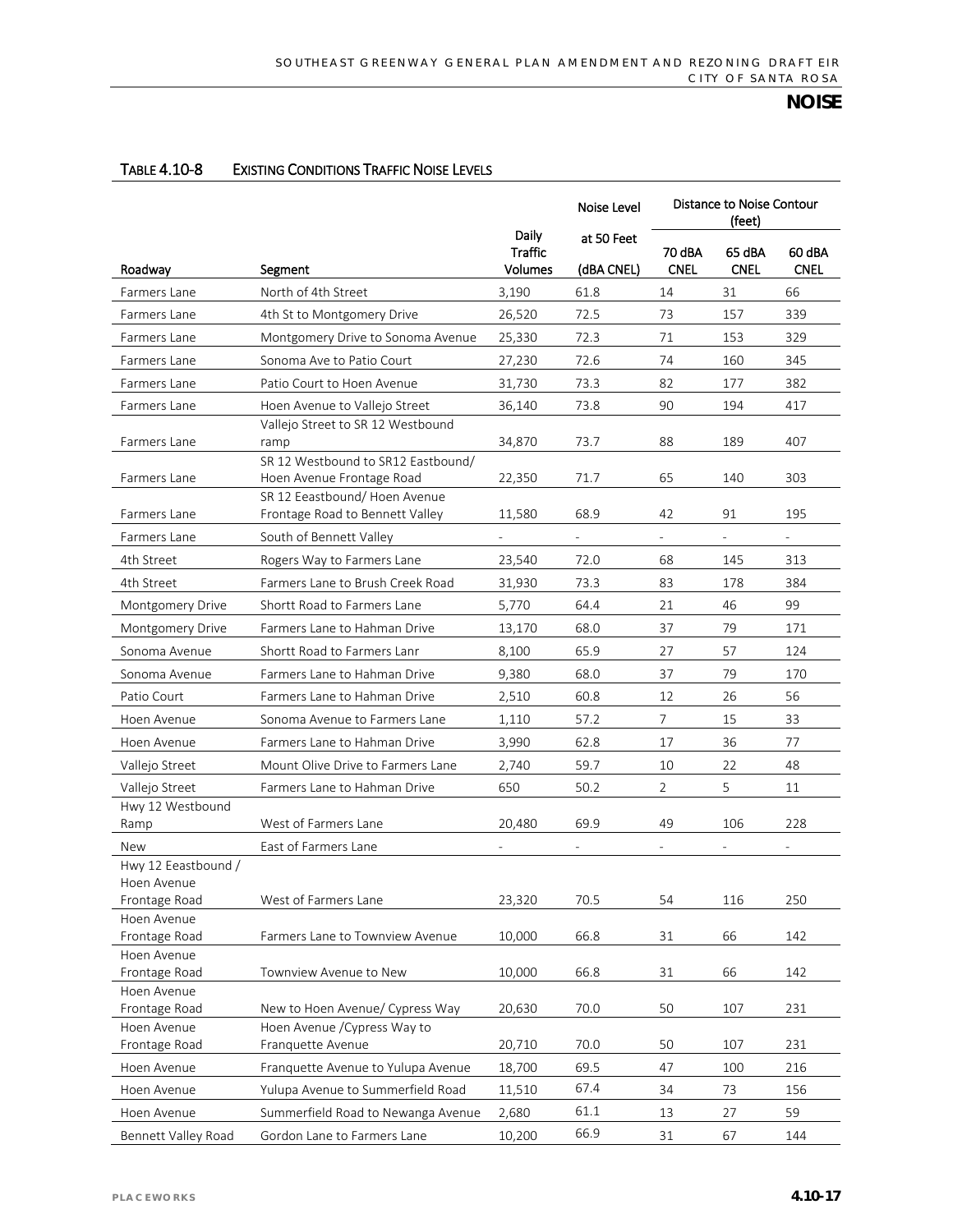#### TABLE 4.10-8 EXISTING CONDITIONS TRAFFIC NOISE LEVELS

|                        |                                                |                                    | Noise Level              | Distance to Noise Contour<br>(feet) |                       |                          |
|------------------------|------------------------------------------------|------------------------------------|--------------------------|-------------------------------------|-----------------------|--------------------------|
| Roadwav                | Segment                                        | Daily<br>Traffic<br><b>Volumes</b> | at 50 Feet<br>(dBA CNEL) | 70 dBA<br><b>CNEL</b>               | 65 dBA<br><b>CNEL</b> | 60 dBA<br><b>CNEL</b>    |
| Bennett Valley Road    | Farmers Lane to Holland Drive                  | 14,420                             | 68.4                     | 39                                  | 84                    | 181                      |
| <b>Townview Avenue</b> | Hoen Avenue Frontage Road to<br>Townview Lane  | 1,350                              | 56.7                     | 6                                   | 14                    | 30                       |
| <b>New</b>             | North of Hoen Avenue Frontage Road             | $\overline{a}$                     |                          | $\overline{\phantom{0}}$            | $\overline{a}$        | $\overline{\phantom{a}}$ |
| Hoen Avenue            | Hahman Drive to Hoen Avenue<br>Frontage Road   | 4,850                              | 63.6                     | 19                                  | 41                    | 87                       |
| Cypress Way            | Hoen Avenue Frontage Road to<br>Creekside Road | 3,680                              | 61.0                     | 13                                  | 27                    | 59                       |
| Franquette Avenue      | Mayette Avenue to Hoen Avenue                  | 2,210                              | 60.2                     | 11                                  | 24                    | 52                       |
| Mayette Avenue         | Franquette Avenue to Yulupa Avenue             | 2,650                              | 61.0                     | 13                                  | 27                    | 58                       |
| Mayette Avenue         | Yulupa Avenue to Summerfield Road              | 4,940                              | 63.7                     | 19                                  | 41                    | 88                       |
| Yulupa Avenue          | Spring Creek Drive to Mayette Avenue           | 9,390                              | 66.5                     | 29                                  | 63                    | 136                      |
| Yulupa Avenue          | Mayette Avenue to Hoen Avenue                  | 10,930                             | 67.2                     | 33                                  | 70                    | 151                      |
| Yulupa Avenue          | Hoen Avenue to Sacramento Avenue               | 11,330                             | 67.4                     | 33                                  | 72                    | 155                      |
| Summerfield Road       | Mayette Avenue to Hoen Avenue                  | 13,300                             | 69.5                     | 46                                  | 99                    | 214                      |
| Summerfield Road       | Hoen Avenue to Parktrail Drive                 | 8,750                              | 67.7                     | 35                                  | 75                    | 162                      |

Source: FHWA Highway Traffic Noise Prediction Model based on traffic volumes provided by W-Trans in June 2017. Calculations included in Appendix F of this Draft EIR.

# **Stationary Source Noise**

Stationary sources of noises may occur from all types of land uses. Residential uses would generate noise from landscaping, maintenance activities, and air conditioning systems. Office and commercial uses would generate noise from ventilation systems, loading docks, parking lot activities, and other sources. Noise generated by residential, office, or commercial uses are generally short and intermittent. For the developed land surrounding the project site, land uses are primarily residential and commercial. Noise from stationary sources is regulated through the SRCC.

## **Airport Noise**

The nearest public airport is the Sonoma County Airport, located approximately 9 miles northwest of the project area. The nearest heliport is at the Santa Rosa Memorial Hospital, located approximately one mile northwest of the project site. The nearest private airport is Graywood Ranch Airport, located approximately 6 miles to the southeast of the project area.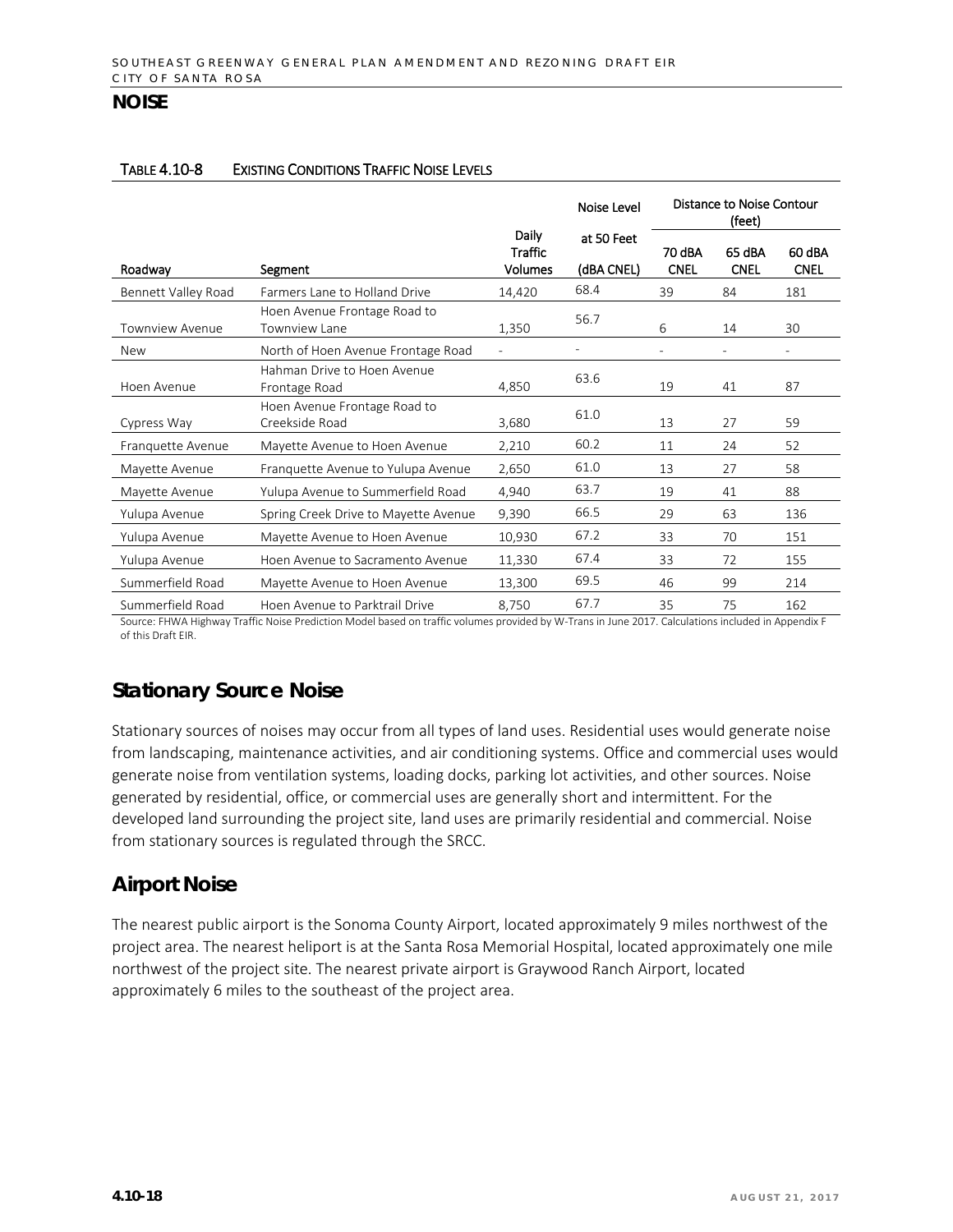# **4.10.1 STANDARDS OF SIGNIFICANCE**

Implementation of the proposed project would result in a significant impact if it would:

- 1. Expose people to, or generation of, noise levels in excess of standards established in the General Plan or the Municipal Code, and/or the applicable standards of other agencies.
- 2. Expose people to, or generation of, excessive groundborne vibration or groundborne noise levels.
- 3. Result in a substantial permanent increase in ambient noise levels in the project vicinity above levels existing without the project.
- 4. Result in a substantial temporary or periodic increase in ambient noise levels in the project vicinity above levels existing without the project.
- 5. Expose people residing or working in the vicinity of the project site to excessive aircraft noise levels, for a project located within an airport land use plan, or where such a plan has not been adopted, within 2 miles of a public airport or public use airport.
- 6. Expose people residing or working in the project site to excessive noise levels, for a project within the vicinity of a private airstrip.

# **4.10.2 ENVIRONMENTAL IMPACTS**

## **NOISE-1 Implementation of the proposed project would not cause exposure of people to, or generation of, noise levels in excess of standards established in the General Plan or the Municipal Code, and/or the applicable standards of other agencies.**

A significant impact would occur if future development under the proposed project would result in an increase of traffic noise levels of 5 dBA if their resultant noise level were to remain within the objectives of the General Plan 2035 (e.g., 60 dBA CNEL at single-family residential, 65 dBA CNEL at multi-family residential) or with an increase of 3 dBA if the resultant level were to meet or exceed the objectives of the General Plan 2035. A significant stationary-source impact would occur if the activities or equipment at the project site produce noise levels at nearby sensitive receptors in excess of local standards.

# **Traffic Noise**

Future development under the proposed project would cause increases in traffic along local roadways. A substantial increase is defined as a noise increase greater than 3 dBA over existing conditions. Sensitive land uses include residential, schools, churches, nursing homes, hospitals, and open space/recreation areas. Commercial and industrial areas are not considered noise sensitive and generally have higher tolerances for exterior and interior noise levels.

The traffic noise levels were estimated using the FHWA Highway Traffic Noise Prediction Model. The FHWA model predicts noise levels through a series of adjustments to a reference sound level. These adjustments account for distances from the roadway, traffic flows, vehicle speeds, car/truck mix, length of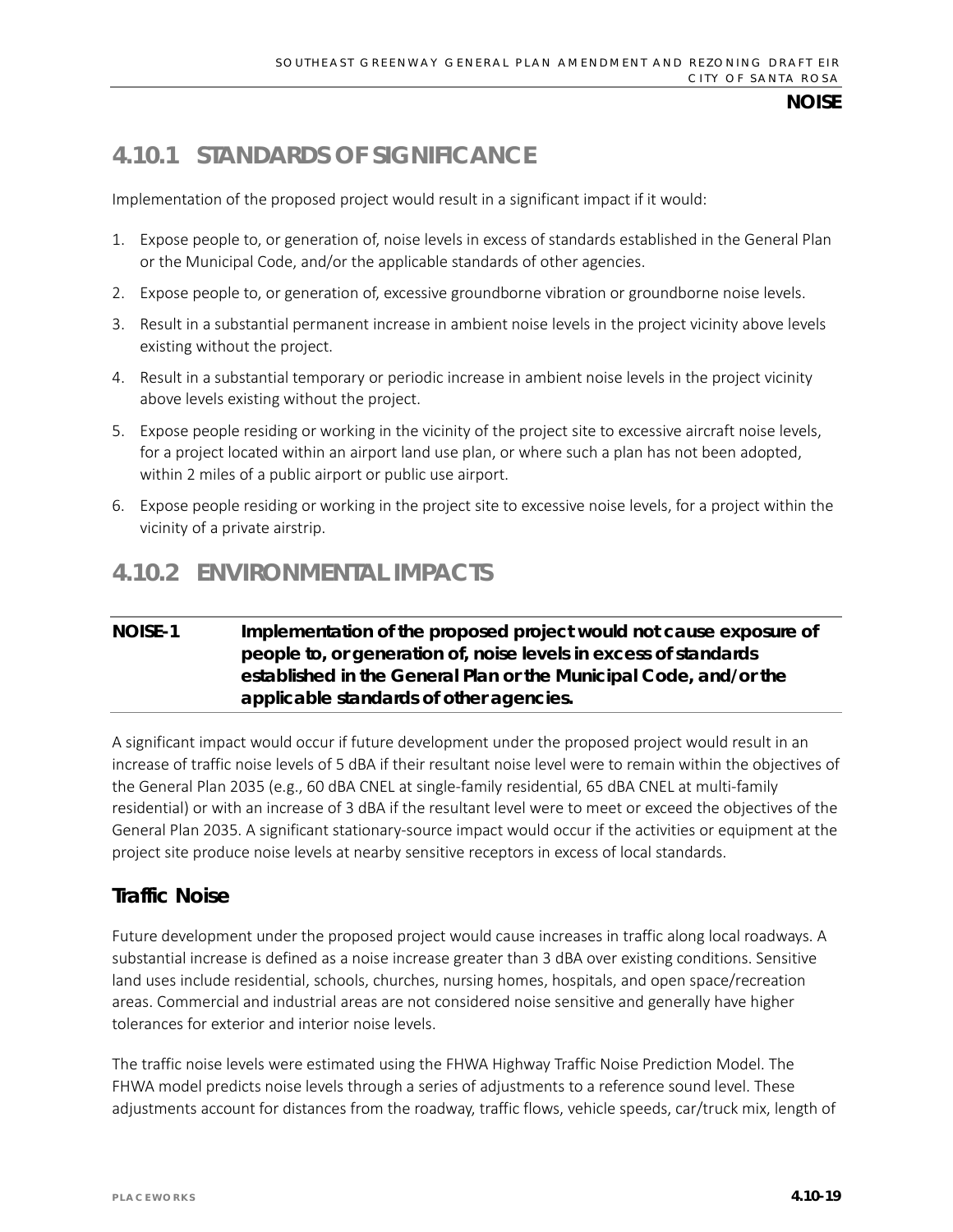exposed roadway, and road width. The distances to the 70, 65, and 60 CNEL contours for selected roadway segments in the vicinity of proposed project site are included in Appendix F of this Draft EIR.

Table 4.10-9 presents the noise level increases on roadways over existing conditions at 50 feet from the centerline of each roadway segment due to the project. The "Future plus Project" traffic noise levels include effects of future regional ambient growth and growth due to the project, evaluated for the year 2040. "Project Contribution" represents the effect the project would have on future noise levels by comparing the difference between "Future plus Project" noise levels and future noise levels due exclusively to ambient growth. Appendix F of this Draft EIR includes tables showing traffic noise levels for all four scenarios: Existing, Existing plus Project, Future, and Future plus Project.

|                          |                                                                 | dBA CNEL @ 50 ft.        |                     |                             |                          |
|--------------------------|-----------------------------------------------------------------|--------------------------|---------------------|-----------------------------|--------------------------|
| Roadway                  | Segment                                                         | <b>Existing</b>          | Future +<br>Project | Overall<br>Increase         | Project<br>Contribution  |
| Farmers Lane             | North of 4th Street                                             | 61.8                     | 62.4                | 0.6                         | 0.0                      |
| Farmers Lane             | 4th St to Montgomery Drive                                      | 72.5                     | 73.0                | 0.6                         | 0.1                      |
| Farmers Lane             | Montgomery Drive to Sonoma Avenue                               | 72.3                     | 72.8                | 0.5                         | 0.1                      |
| Farmers Lane             | Sonoma Ave to Patio Court                                       | 72.6                     | 73.1                | 0.5                         | 0.1                      |
| Farmers Lane             | Patio Court to Hoen Avenue                                      | 73.3                     | 73.7                | 0.5                         | 0.0                      |
| Farmers Lane             | Hoen Avenue to Vallejo Street                                   | 73.8                     | 74.5                | 0.7                         | 0.1                      |
|                          | Vallejo Street to SR 12 Westbound                               |                          |                     |                             |                          |
| Farmers Lane             | ramp                                                            | 73.7                     | 74.3                | 0.7                         | 0.0                      |
| Farmers Lane             | SR 12 Westbound to SR12 Eastbound/<br>Hoen Avenue Frontage Road | 71.7                     | 72.5                | 0.8                         | 0.2                      |
|                          | SR 12 Eeastbound/ Hoen Avenue                                   |                          |                     |                             |                          |
| Farmers Lane             | Frontage Road to Bennett Valley                                 | 68.9                     | 70.3                | 1.4                         | 0.0                      |
| Farmers Lane             | South of Bennett Valley                                         | $\overline{\phantom{0}}$ | 68.0                | $\mathcal{L}^{\mathcal{A}}$ | $\overline{\phantom{a}}$ |
| 4th Street               | Rogers Way to Farmers Lane                                      | 72.0                     | 72.3                | 0.3                         | 0.0                      |
| 4th Street               | Farmers Lane to Brush Creek Road                                | 73.3                     | 73.8                | 0.5                         | 0.0                      |
| Montgomery Drive         | Shortt Road to Farmers Lane                                     | 64.4                     | 65.8                | 1.4                         | 0.0                      |
| Montgomery Drive         | Farmers Lane to Hahman Drive                                    | 68.0                     | 68.6                | 0.6                         | 0.0                      |
| Sonoma Avenue            | Shortt Road to Farmers Lanr                                     | 65.9                     | 66.4                | 0.5                         | 0.0                      |
| Sonoma Avenue            | Farmers Lane to Hahman Drive                                    | 68.0                     | 68.3                | 0.4                         | 0.0                      |
| Patio Court              | Farmers Lane to Hahman Drive                                    | 60.8                     | 61.1                | 0.3                         | 0.1                      |
| Hoen Avenue              | Sonoma Avenue to Farmers Lane                                   | 57.2                     | 59.5                | 2.3                         | 0.3                      |
| Hoen Avenue              | Farmers Lane to Hahman Drive                                    | 62.8                     | 65.6                | 2.8                         | 0.2                      |
| Vallejo Street           | Mount Olive Drive to Farmers Lane                               | 59.7                     | 60.0                | 0.3                         | 0.0                      |
| Vallejo Street           | Farmers Lane to Hahman Drive                                    | 50.2                     | 50.4                | 0.2                         | 0.0                      |
| Hwy 12 Westbound Ramp    | West of Farmers Lane                                            | 69.9                     | 70.1                | 0.2                         | 0.1                      |
| New                      | East of Farmers Lane                                            |                          | 52.4                |                             |                          |
| Hwy 12 Eeastbound / Hoen | West of Farmers Lane                                            | 70.5                     | 71.0                | 0.5                         | 0.0                      |

#### TABLE 4.10-9 PROJECT BUILDOUT TRAFFIC NOISE INCREASES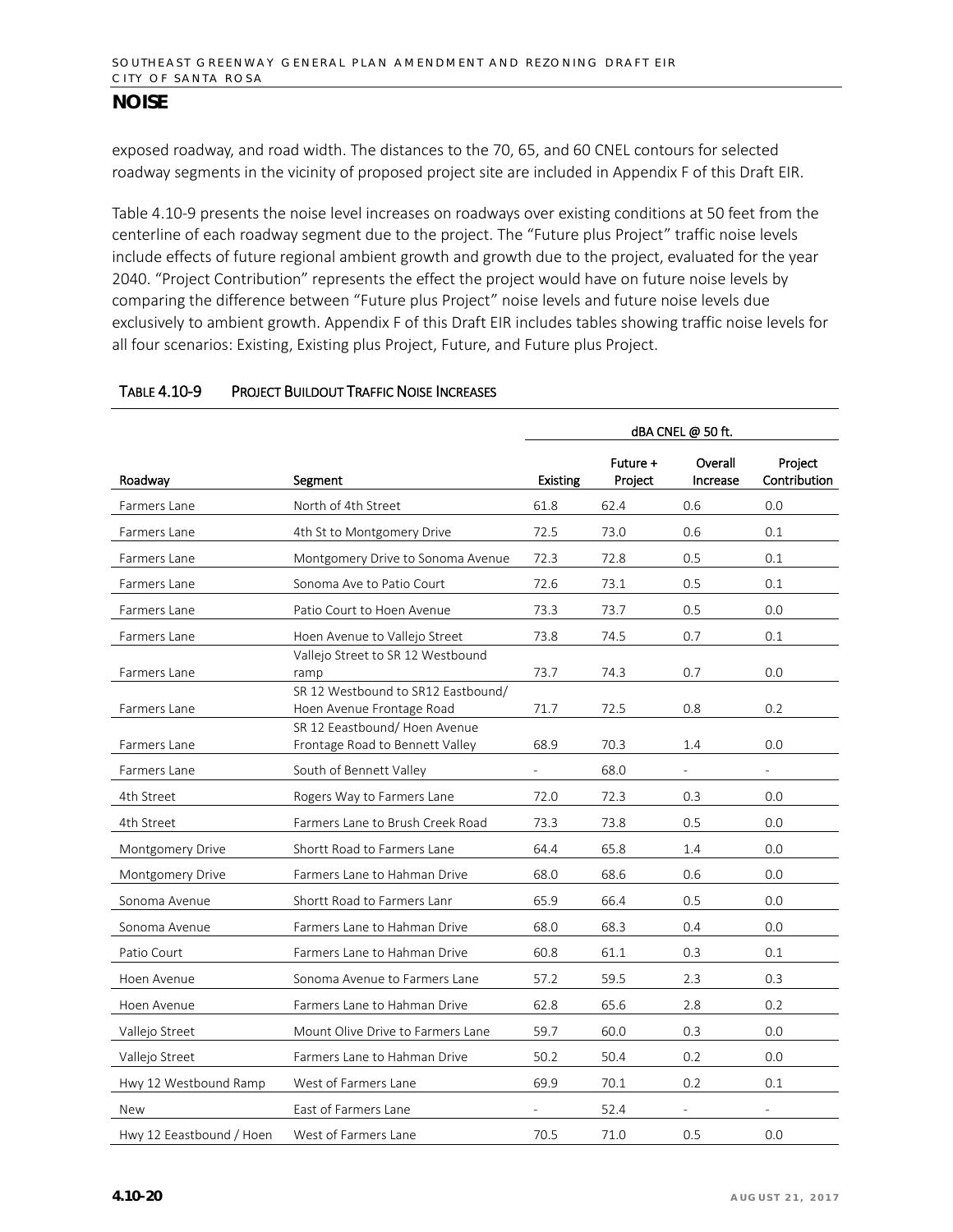|                              | dBA CNEL @ 50 ft.                                    |                 |                     |                          |                          |
|------------------------------|------------------------------------------------------|-----------------|---------------------|--------------------------|--------------------------|
| Roadway                      | Segment                                              | <b>Existing</b> | Future +<br>Project | Overall<br>Increase      | Project<br>Contribution  |
| Avenue Frontage Road         |                                                      |                 |                     |                          |                          |
| Hoen Avenue Frontage<br>Road | Farmers Lane to Townview Avenue                      | 66.8            | 67.9                | 1.0                      | 0.5                      |
| Hoen Avenue Frontage<br>Road | Townview Avenue to New                               | 66.8            | 67.9                | 1.1                      | 0.5                      |
| Hoen Avenue Frontage<br>Road | New to Hoen Avenue/ Cypress Way                      | 70.0            | 70.5                | 0.5                      | 0.0                      |
| Hoen Avenue Frontage<br>Road | Hoen Avenue / Cypress Way to<br>Franquette Avenue    | 70.0            | 70.5                | 0.6                      | 0.1                      |
| Hoen Avenue                  | Franquette Avenue to Yulupa Avenue                   | 69.5            | 70.0                | 0.5                      | 0.2                      |
| Hoen Avenue                  | Yulupa Avenue to Summerfield Road                    | 67.4            | 68.0                | 0.5                      | 0.1                      |
| Hoen Avenue                  | Summerfield Road to Newanga Avenue                   | 61.1            | 61.4                | 0.3                      | 0.0                      |
| Bennett Valley Road          | Gordon Lane to Farmers Lane                          | 66.9            | 66.2                | $-0.7$                   | 0.0                      |
| Bennett Valley Road          | Farmers Lane to Holland Drive                        | 68.4            | 68.8                | 0.5                      | 0.0                      |
| Townview Avenue              | Hoen Avenue Frontage Road to<br><b>Townview Lane</b> | 56.7            | 56.3                | $-0.3$                   | 0.0                      |
| New                          | North of Hoen Avenue Frontage Road                   |                 | 59.4                | $\overline{\phantom{0}}$ | $\overline{\phantom{a}}$ |
| Hoen Avenue                  | Hahman Drive to Hoen Avenue<br>Frontage Road         | 63.6            | 65.2                | 1.6                      | 0.1                      |
| Cypress Way                  | Hoen Avenue Frontage Road to<br>Creekside Road       | 61.0            | 62.6                | 1.6                      | 0.0                      |
| Franquette Avenue            | Mayette Avenue to Hoen Avenue                        | 60.2            | 61.4                | 1.2                      | 0.0                      |
| Mayette Avenue               | Franquette Avenue to Yulupa Avenue                   | 61.0            | 62.5                | 1.5                      | 0.0                      |
| Mayette Avenue               | Yulupa Avenue to Summerfield Road                    | 63.7            | 64.6                | 0.9                      | 0.0                      |
| Yulupa Avenue                | Spring Creek Drive to Mayette Avenue                 | 66.5            | 67.3                | 0.8                      | 0.2                      |
| Yulupa Avenue                | Mayette Avenue to Hoen Avenue                        | 67.2            | 67.8                | 0.6                      | 0.1                      |
| Yulupa Avenue                | Hoen Avenue to Sacramento Avenue                     | 67.4            | 67.7                | 0.4                      | 0.0                      |
| Summerfield Road             | Mayette Avenue to Hoen Avenue                        | 69.5            | 69.9                | 0.4                      | 0.0                      |
| Summerfield Road             | Hoen Avenue to Parktrail Drive                       | 67.7            | 67.9                | 0.3                      | 0.0                      |

#### TABLE 4.10-9 PROJECT BUILDOUT TRAFFIC NOISE INCREASES

Source: FHWA Highway Traffic Noise Prediction Model based on traffic volumes provided by W-Trans (June 2017). Calculations in Appendix F of this Draft EIR.

Table 4.10-9 shows that traffic noise increases resulting from the project contribution would range from 0.0 to 0.5 dBA CNEL, and overall increases due to both the project and regional growth would range from - 0.7 to 2.8 dBA CNEL. The segment "Farmers Lane south of Bennett Valley Road" is planned to be constructed under the existing General Plan 2035 before the future buildout scenario year 2040. The segments "New east of Farmers Lane" and "New north of Hoen Avenue Frontage Road" are projections for a roadway that would be constructed with implementation of the proposed project. Therefore, there is no "Existing" baseline for these three segments. Future traffic on the new segments planned as part of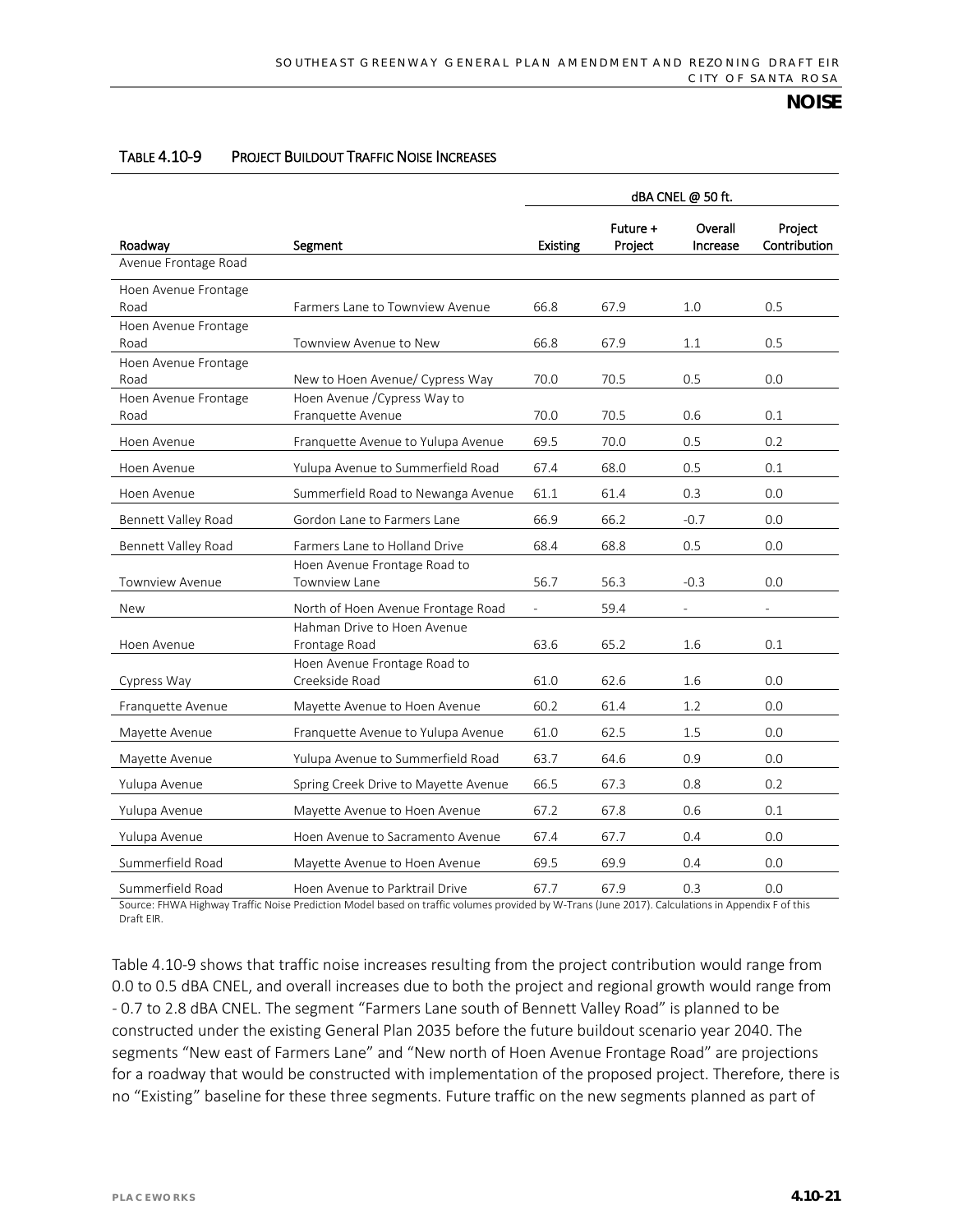the proposed project would generate noise levels below 60 dBA CNEL and would not exceed the standards of the General Plan 2035.

No segments would experience substantial noise increases greater than 3 dBA over existing conditions. Therefore, impacts would be *less than significant*.

## **Stationary-Source Noise**

SRCC Section 17-16.125 states that noise produced by machinery, equipment, pumps, fans, HVAC, and similar mechanical devices is not to exceed the ambient base noise level (listed above in Table 4.10-5) by more than 5 dB at receiving properties. SRCC Section 17-16.170 regulates hours of operation for soundamplifying equipment and sets a noise level threshold of 15 dB above the ambient base noise level. Additionally, SRCC Section 17-16.040 provides a list of qualitative variables to take into account when determining whether a noise disturbs the peace and quiet of a neighborhood, including background noise levels, proximity to residences, time of day, and duration.

Onsite ventilation units and associated equipment at residential and mixed-use sites would be acoustically engineered with appropriate procurement specifications, sound enclosures, and parapet walls to minimize noise—all in accordance with City's stationary noise requirements—to ensure that such equipment does not exceed allowable noise limits. Other stationary sources for residential and mixed-use areas include landscaping, maintenance, truck deliveries, trash pickup, and parking lot activity. These sources are generally short and intermittent, and are not a substantial source of noise.

Outdoor recreational facilities that may be developed in the School Facilities designation adjacent to Montgomery High School in the West Subarea could include a swim center, running tracks, basketball courts and/or tennis courts, which would be available for use by Montgomery High School, other schools, and the community. Noise generated by these uses could include coaching, cheering, players yelling, and announcements. Since these facilities would be located adjacent to existing Montgomery High School sports facilities – including a football stadium – development of these new uses would not introduce any new types or concentrations of noise to the area that would be markedly different than the current conditions.

A potential future Community Gathering Place near Montgomery High School in the West Subarea could include a space for "large organized community events like festivals and concerts or a small amphitheater." Noise generated by outdoor festivals and common community events (i.e., farmer's markets and craft festivals) would primarily consist of conversation between attendees, which would be overshadowed by traffic noise along Hoen Avenue and other roadways in the vicinity. Concerts or other large events may include amplified sound from speakers and may take place during evening hours. Noise levels may be audible at nearby residences; however, amplified sound would be required to comply with the standards set by SRRC Section 17-16.170. Additionally, since events would be limited to a few hours in length, and would only occur periodically, they would not result in any significant increases to CNEL noise levels in the vicinity.

Noise sources associated with Public Plaza, Greenway, and Urban Agriculture designations (which may include trails, gardens, seating, and parking lots) would be limited to talking, landscape maintenance, and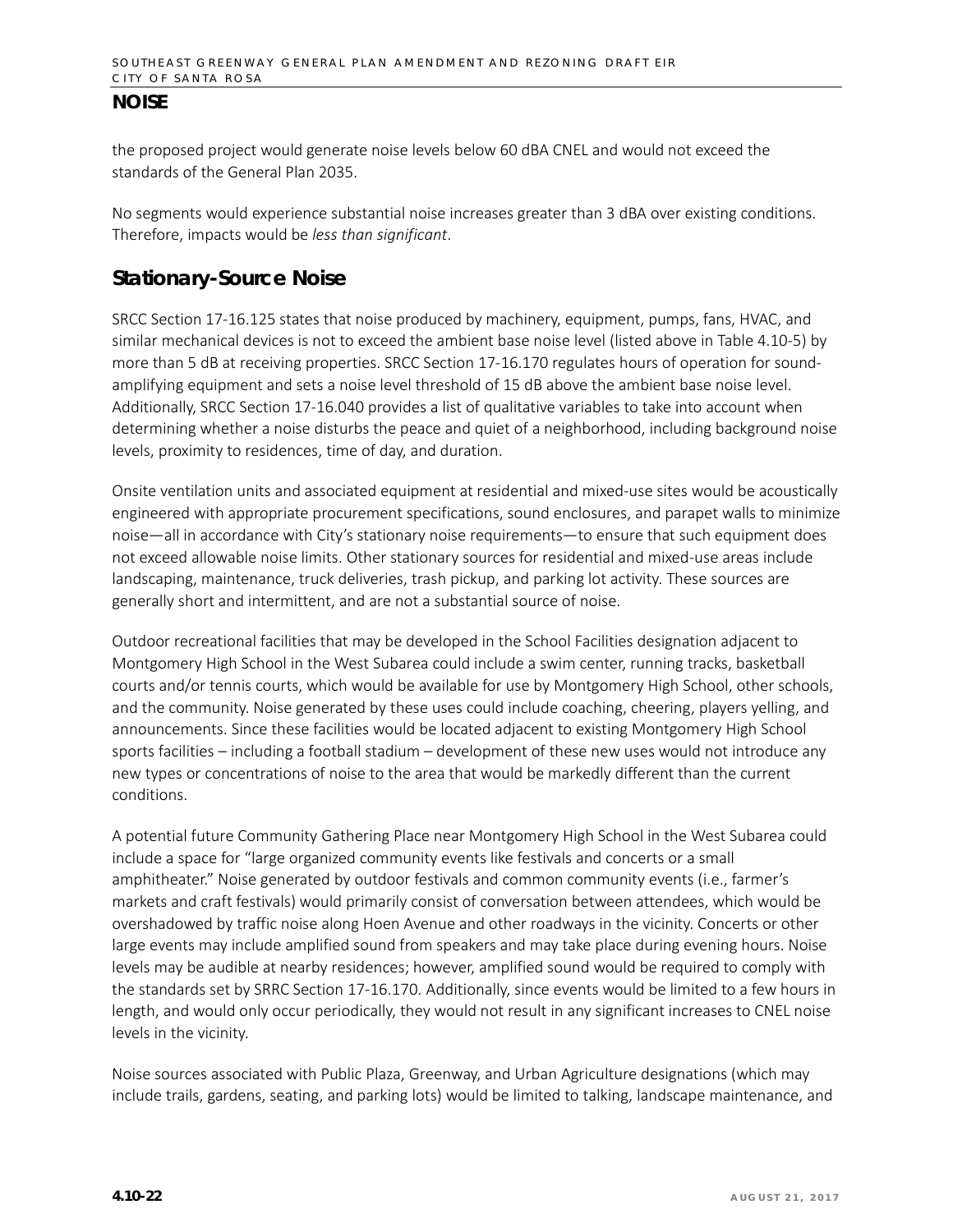light parking lot activity. These noise sources would generally be overshadowed by traffic noise, and would not noticeably increase ambient noise levels in the vicinity.

Since noise generated by stationary sources would be subject to the restrictions set by the SRRC, would not exceed the standards set in the General Plan 2035 listed in Section 4.10.1.2, Regulatory Framework, above, and would not result in substantial increases in ambient noise levels, impacts due to stationary noise would be *less than significant*.

As implementation of the proposed project would not result in significant increases in traffic or stationarysource noise, long-term operational noise levels would not exceed local standards, and the impact would be *less than significant*.

Significance Without Mitigation: Less than significant.

## **NOISE-2 Implementation of the proposed project would not cause exposure of people to, or generation of, excessive groundborne vibration or groundborne noise levels.**

The potential vibration impacts resulting from potential future development under the proposed project are addressed in this impact.

## **Construction Vibration Impacts**

Construction operations can generate varying degrees of ground vibration, depending on the construction procedures and equipment. Operation of construction equipment generates vibrations that spread through the ground and diminish with distance from the source. The effect on buildings in the vicinity of the construction site depends on soil type, ground strata, and receptor-building construction. The results from vibration can range from no perceptible effects at the lowest vibration levels, to low rumbling sounds and perceptible vibrations at moderate levels, to slight structural damage at the highest levels. Vibration from construction activities rarely reaches levels that can damage structures, but can achieve the audible and perceptible ranges in buildings close to the construction site. Table 4.10-10 lists vibration levels for construction equipment.

| Equipment                        | <b>Approximate Velocity</b><br>Level at 25 Feet (VdB) | Approximate RMS <sup>a</sup><br>Velocity at 25 Feet (in/sec) |
|----------------------------------|-------------------------------------------------------|--------------------------------------------------------------|
| Pile Driver (impact) Upper Range | 112                                                   | 1.518                                                        |
| Pile Driver (impact) Lower Range | 104                                                   | 0.644                                                        |
| Pile Driver (sonic) Upper Range  | 105                                                   | 0.734                                                        |
| Pile Driver (sonic) Lower Range  | 93                                                    | 0.170                                                        |
| Large Bulldozer                  | 87                                                    | 0.089                                                        |
| Caisson Drilling                 | 87                                                    | 0.089                                                        |
| Jackhammer                       | 79                                                    | 0.035                                                        |

#### TABLE 4.10-10 VIBRATION LEVELS FOR CONSTRUCTION EQUIPMENT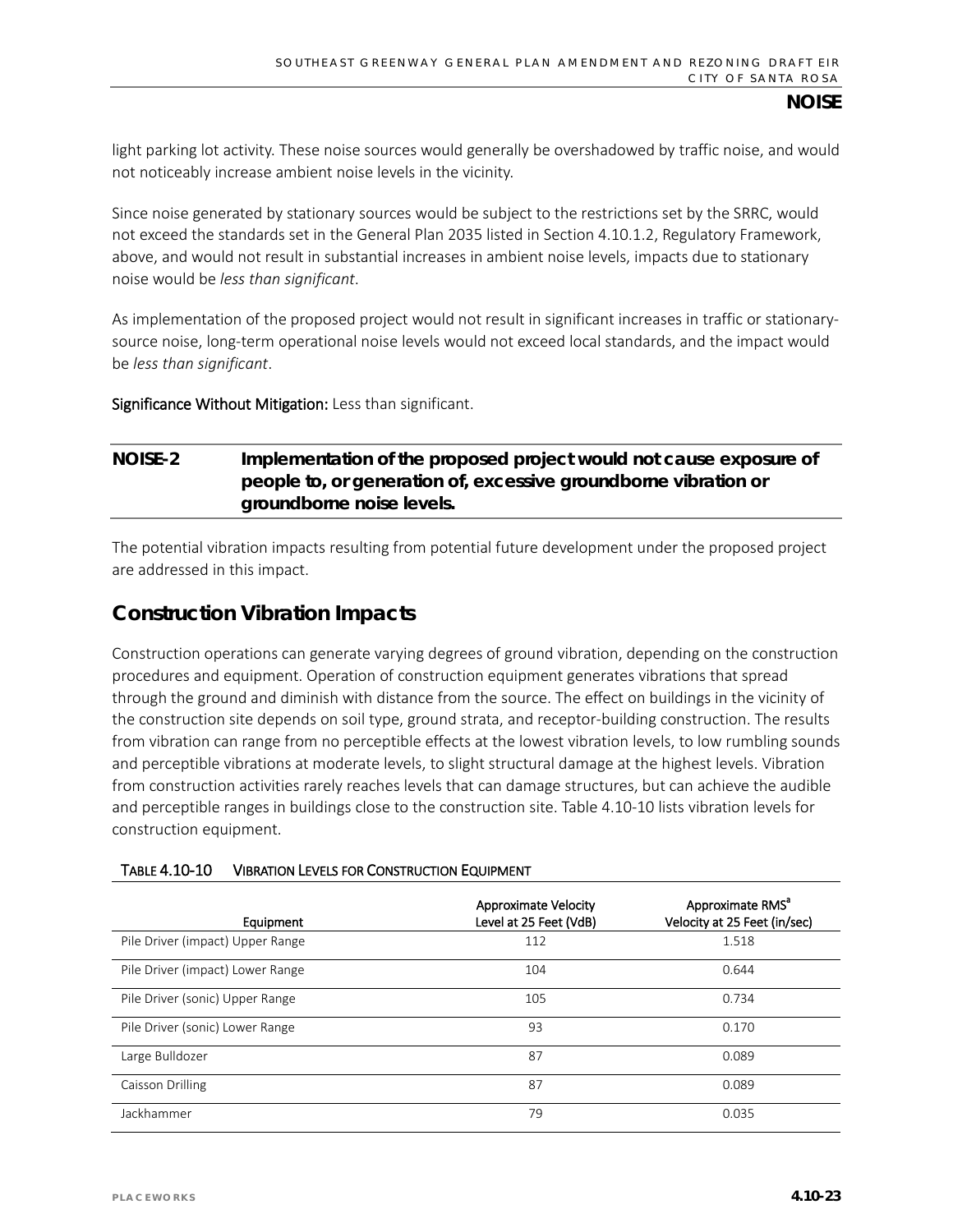#### TABLE 4.10-10 VIBRATION LEVELS FOR CONSTRUCTION EQUIPMENT

| Equipment                                         | <b>Approximate Velocity</b><br>Level at 25 Feet (VdB) | Approximate RMS <sup>a</sup><br>Velocity at 25 Feet (in/sec) |
|---------------------------------------------------|-------------------------------------------------------|--------------------------------------------------------------|
| Small Bulldozer                                   | 58                                                    | 0.003                                                        |
| Loaded Trucks                                     | 86                                                    | 0.076                                                        |
| FTA Criteria: Human Annoyance (Daytime/Nighttime) | 78/72                                                 |                                                              |
| FTA Criteria: Structural Damage                   |                                                       | 0.200                                                        |

Notes

<sup>a</sup> RMS velocity calculated from vibration level (VdB) using the reference of 1 microinch/second. Source: FTA 2006.

As shown in Table 4.10-10, vibration generated by construction equipment has the potential to be substantial, since it has the potential to exceed the FTA criteria of 78 VdB for human annoyance and 0.200 in/sec for structural damage. However, groundborne vibration is almost never annoying to people who are outdoors, so it is usually evaluated in terms of indoor receivers. Construction details and equipment for potential future development under the proposed project are not known at this time and therefore, are not evaluated in this Draft EIR.

While construction noise and vibration activities can be very loud and/or jarring/annoying resulting in disturbance to adjacent receptors, such activities are typically considered to be short-term. Future development under the proposed project with the potential to result in the use of vibration-causing equipment would be required to comply with the General Plan 2035 policies that are aimed at reducing noise-related impacts. Specifically, SRCC Section 17.16-120, Machinery and Equipment, standards for operating machinery and equipment, which could include construction-related equipment, would not be permitted to exceed ambient base noise level by more than 5 dB at receiving properties. Furthermore, compliance with General Plan 2035 Policy NS-B-4 requires future new projects that could generate noise impacts that would be greater than normally acceptable to submit an acoustical study prepared by a qualified acoustical consultant. Additionally, it is standard practice within the city that construction permits also require contractors to use best management practices such as the following:

- Post a construction site notice near the construction site access point or in an area that is clearly visible to the public. The notice shall include the following: job site address; permit number, name, and phone number of the contractor and owner; dates and duration of construction activities; construction hours allowed; and the City of Santa Rosa Community Development Director and construction contractor phone numbers where noise complaints can be reported and logged.
- Limit construction activities to the hours of 7:00 a.m. to 6:00 p.m. Monday through Friday, 9:00 a.m. to 5:00 p.m. on Saturdays, and prohibit construction on Sundays and all City-recognized holidays.
- Consider the installation of temporary sound barriers for construction activities immediately adjacent to occupied noise-sensitive structures.
- Restrict haul routes and construction-related traffic to the least noise-sensitive times of the day.
- Reduce non-essential idling of construction equipment to no more than five minutes.
- Ensure that all construction equipment is monitored and properly maintained in accordance with the manufacturer's recommendations to minimize noise.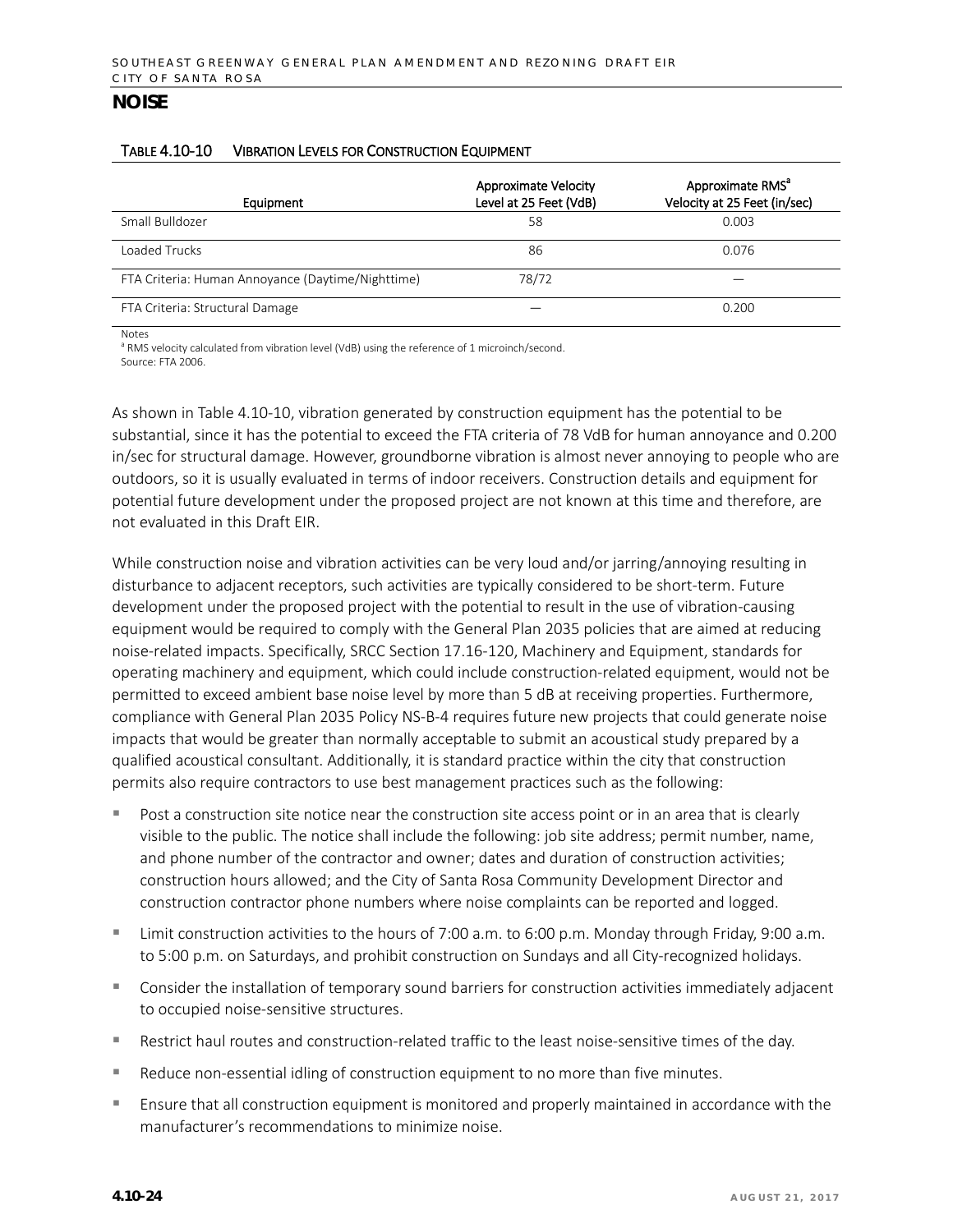- $\blacksquare$  Fit all construction equipment with properly-operating mufflers, air intake silencers, and engine shrouds, no less effective than as originally equipped by the manufacturer, to minimize noise emissions.
- $\blacksquare$  If construction equipment is equipped with back-up alarm shut offs, switch off back-up alarms and replace with human spotters, as feasible.
- Stationary equipment (such as generators and air compressors) and equipment maintenance and staging areas shall be located as far from existing noise-sensitive land uses, as feasible.
- To the extent feasible, use acoustic enclosures, shields, or shrouds for stationary equipment such as compressors and pumps.
- Shut off generators when generators are not needed.
- Coordinate deliveries to reduce the potential of trucks waiting to unload and idling for long periods of time.
- Grade surface irregularities on construction sites to prevent potholes from causing vehicular noise. Minimize the use of impact devices such as jackhammers, pavement breakers, and hoe rams. Where possible, use concrete crushers or pavement saws rather than hoe rams for tasks such as concrete or asphalt demolition and removal.

The implementation of these policies, future acoustical studies, and standard permitting practices would ensure that construction-related vibration impacts would be *less than significant*.

#### Operational Vibration Impacts

Typically, only industrial uses that use heavy machinery or rail projects where passing trains could generate perceptible levels of vibration would result in vibration concerns. Potential future development under the proposed project could result in mixed-use, residential uses and park and recreational uses, which do not contain sources that would generate substantial levels of vibration. Therefore, operational vibration impacts due to potential future development under the proposed project would be *less than significant*.

#### Significance Without Mitigation: Less than significant.

## **NOISE-3 Implementation of the proposed project would not cause a substantial permanent increase in ambient noise levels in the project vicinity above levels existing without the proposed project.**

As presented in impact discussion NOISE-1 above, project-generated operational noise from traffic, stationary noise sources (i.e., mechanical systems), and operational activities will not result in a substantial permanent increase in ambient noise levels. Therefore, these on-going activities would generate *less-than-significant* noise impacts and no mitigation measures are needed.

Significance Without Mitigation: Less than significant.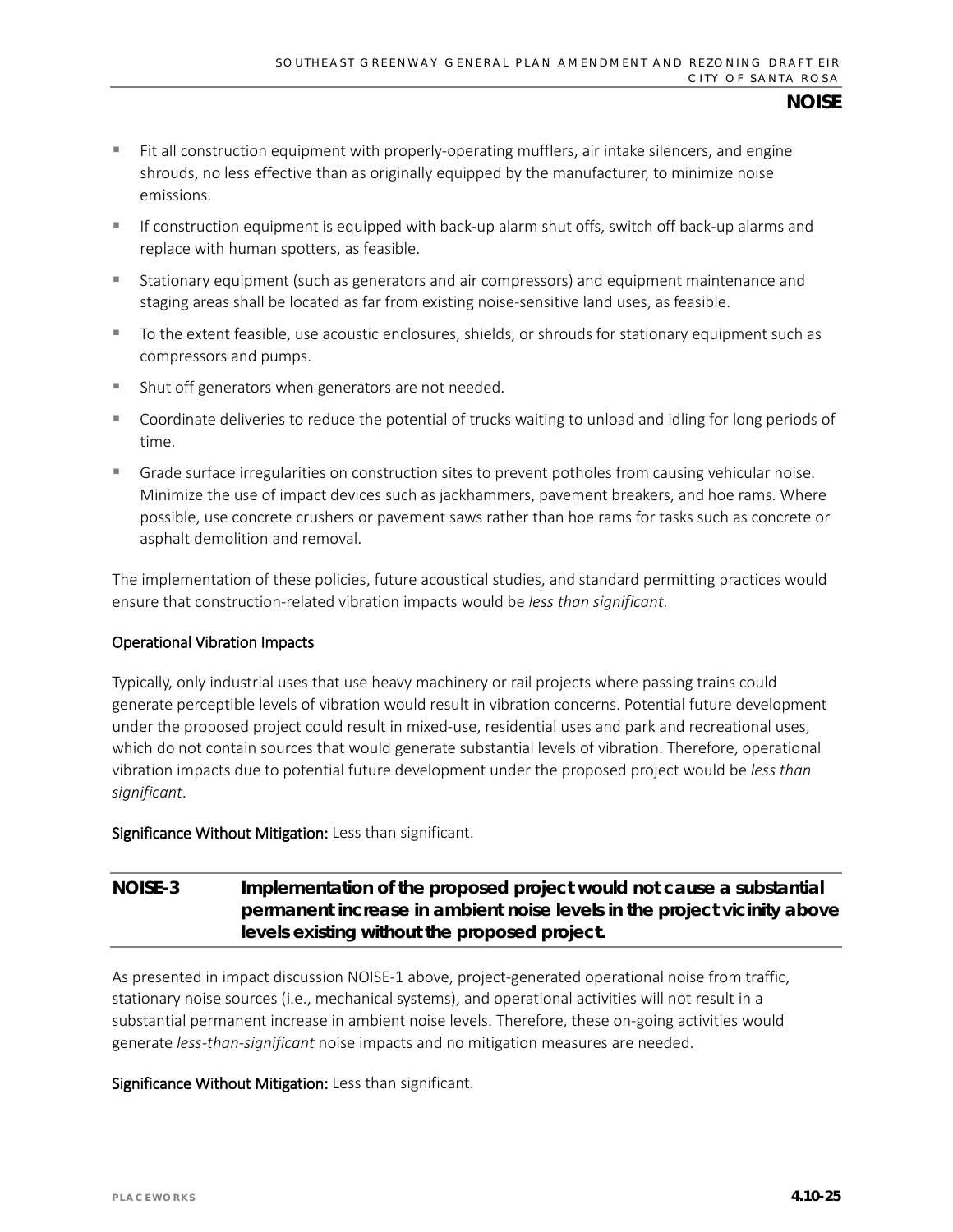## **NOISE-4 Implementation of the proposed project would cause a substantial temporary or periodic increase in ambient noise levels in the project vicinity above levels existing without the project.**

Given this analysis is based on future development potential under the proposed project, a generalized, program-level set of assumed construction activities were used for the construction noise assessment. Noise generated during construction is based on the type of equipment used, the location of the equipment relative to sensitive receptors, and the timing and duration of the noise-generating activities. Sensitivity to noise is based on the location of the equipment relative to sensitive receptors, time of day, and the duration of noise-generating activities.

Implementation of the proposed project would result in up to 244 multi-family residential units and 12,000 square feet of commercial space within the Southeast Greenway Area, as well as recreational and park uses. This impact discussion describes the potential construction-related noise impacts resulting from future development that would be accommodated by the proposed project.

Two types of temporary noise impacts could occur during future construction activities associated with development that could occur under the proposed project. First, the transport of workers and movement of materials to and from the site could incrementally increase noise levels along local access roads. The second type of temporary noise impact is related to demolition, site preparation, grading, and/or physical construction. Construction is performed in distinct steps, each of which has its own mix of equipment and noise characteristics. Table 4.10-11 lists typical construction equipment noise levels recommended for noise-impact assessments, based on a distance of 50 feet between the equipment and noise receptor.

| <b>Construction Equipment</b> | <b>Typical Max Noise Level</b><br>$(dBA L_{max})^a$ | <b>Construction Equipment</b> | <b>Typical Max Noise Level</b><br>$(dBA L_{max})^a$ |
|-------------------------------|-----------------------------------------------------|-------------------------------|-----------------------------------------------------|
| Air Compressor                | 81                                                  | Pile-Driver (Impact)          | 101                                                 |
| Backhoe                       | 80                                                  | Pile-Driver (Sonic)           | 96                                                  |
| <b>Ballast Equalizer</b>      | 82                                                  | Pneumatic Tool                | 85                                                  |
| <b>Ballast Tamper</b>         | 83                                                  | Pump                          | 76                                                  |
| Compactor                     | 82                                                  | Rail Saw                      | 90                                                  |
| Concrete Mixer                | 85                                                  | Rock Drill                    | 98                                                  |
| Concrete Pump                 | 71                                                  | Roller                        | 74                                                  |
| Concrete Vibrator             | 76                                                  | Saw                           | 76                                                  |
| Crane, Derrick                | 88                                                  | Scarifier                     | 83                                                  |
| Crane, Mobile                 | 83                                                  | Scraper                       | 89                                                  |
| Dozer                         | 85                                                  | Shovel                        | 82                                                  |
| Generator                     | 81                                                  | Spike Driver                  | 77                                                  |
| Grader                        | 85                                                  | Tie Cutter                    | 84                                                  |
| Impact Wrench                 | 85                                                  | Tie Handler                   | 80                                                  |

#### TABLE 4.10-11 CONSTRUCTION EQUIPMENT NOISE EMISSION LEVELS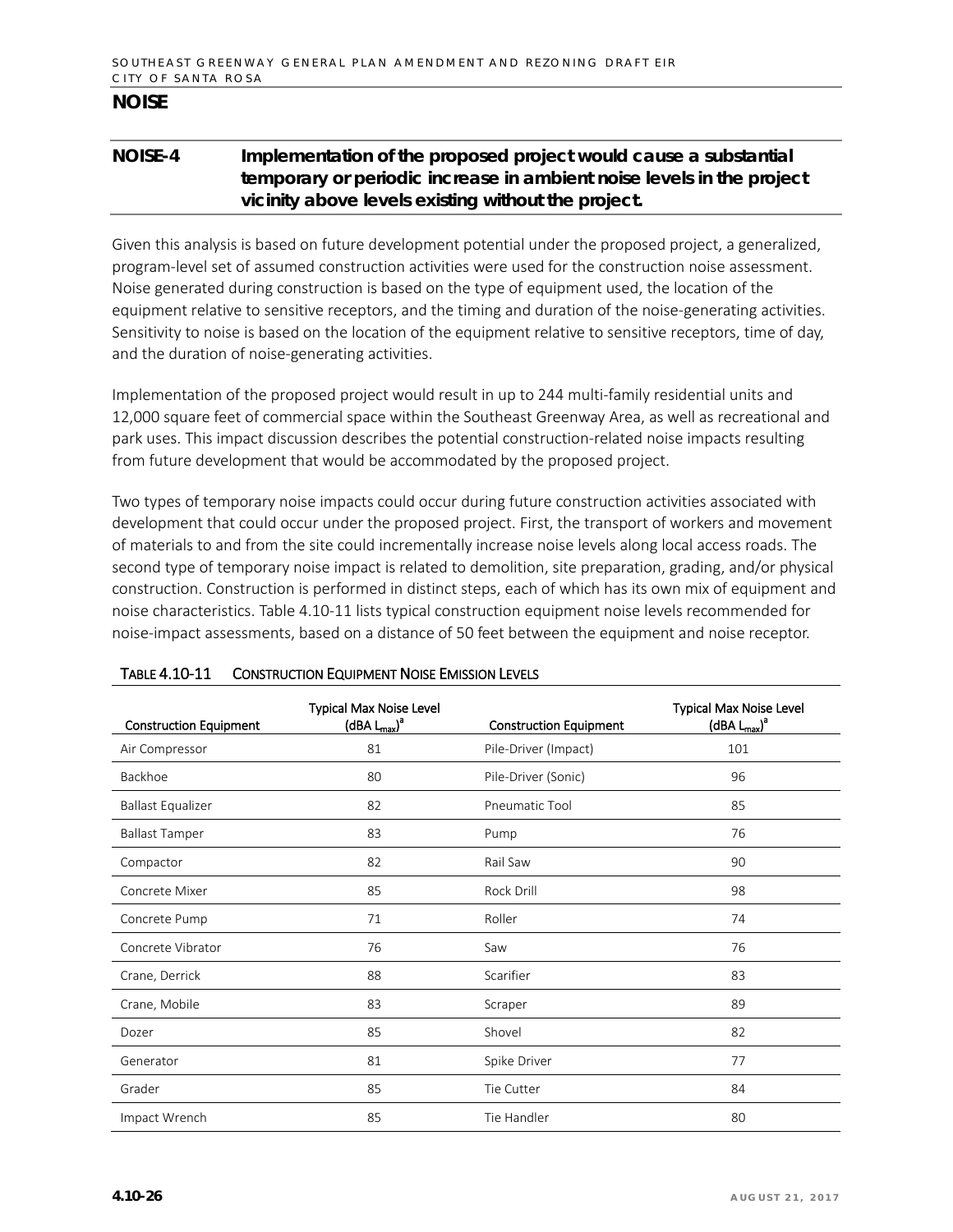| <b>Construction Equipment</b> | <b>Typical Max Noise Level</b><br>$(dBA L_{max})^a$ | <b>Construction Equipment</b> | <b>Typical Max Noise Level</b><br>$(dBA L_{max})^a$ |
|-------------------------------|-----------------------------------------------------|-------------------------------|-----------------------------------------------------|
| Jack Hammer                   | 88                                                  | Tie Inserter                  | 85                                                  |
| Loader                        | 85                                                  | Truck                         | 88                                                  |
| Paver                         | 89                                                  |                               |                                                     |

#### TABLE 4.10-11 CONSTRUCTION EQUIPMENT NOISE EMISSION LEVELS

Notes: <sup>a</sup> Measured at 50 feet from the source.

Source: FTA 2006.

As shown in Table 4.10-11, construction equipment generates high levels of noise, with maximums ranging from 71 dBA to 101 dBA. Construction of individual future development projects that could occur under the proposed project would temporarily increase the ambient noise environment and would have the potential to affect noise-sensitive land uses in the vicinity of that future project.

Significant noise impacts may occur from operation of heavy earthmoving equipment and truck hauling that would occur with construction of individual development projects. Implementation of the proposed project would result in an increase in development intensity throughout the Southeast Greenway Area. Construction noise levels depend on the specific locations, site plans, and construction details of individual development projects, which are not known at this time. Construction-related noise would be localized and would occur intermittently for varying periods of time. Per the City's standard conditions of approval, all construction activities would be limited to the hours of 7:00 a.m. to 6:00 p.m. Monday through Friday, 9:00 a.m. to 5:00 p.m. on Saturdays, and prohibit construction on Sundays and all Cityrecognized holidays. .

Because specific project-level information for potential future development is not available at this time, the construction noise impacts at specific off-site or on-site sensitive receptors has not been quantified in this Draft EIR. Construction of future individual development projects that could occur under the proposed project would temporarily increase the ambient noise environment in the vicinity of each future development project, potentially affecting existing and future sensitive uses in the vicinity. Future development under the proposed project would be required to provide project-specific data to the City, and would be required to comply with the City's regulations to reduce any potential construction-related noise impacts to a less-than-significant level. Specifically, compliance with SRCC Section 17.16-120, Machinery and Equipment, standards for operating machinery and equipment, which could include construction-related equipment, would not be permitted to exceed ambient base noise level by more than 5 dB at receiving properties. Furthermore, General Plan 2035 Policy NS-B-4 requires new projects that could generate noise impacts that would be greater than normally acceptable to submit an acoustical study prepared by a qualified acoustical consultant. Additionally, implementation of the best management practices listed under impact discussion NOISE-2 would insure construction-related noise impacts are reduced. The implementation of these policies, future acoustical studies, and standard permitting practices would ensure that construction-related noise impacts be *less than significant*.

Significance Without Mitigation: Less than significant.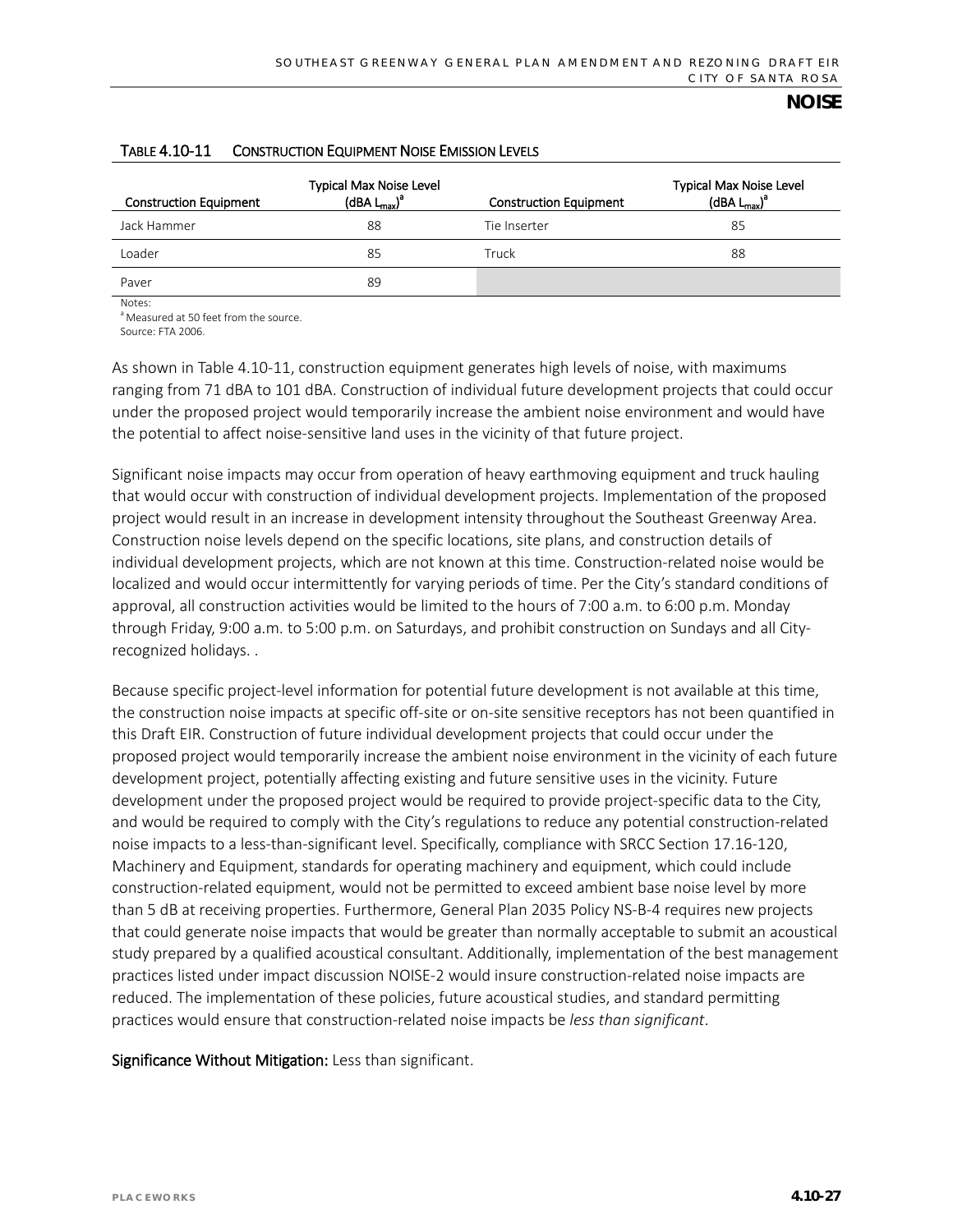## **NOISE-5 Implementation of the proposed project would not cause exposure of people residing or working in the vicinity of the study area to excessive aircraft noise levels, for a project located within an airport land use plan, or where such a plan has not been adopted, within 2 miles of a public airport or public use airport.**

The nearest public airport is the Sonoma County Airport, located approximately 9 miles northwest of the project area. Future development in the Southeast Greenway Area would not expose people onsite to excessive airport-related noise levels. Therefore, *no impact* would occur.

#### Significance Without Mitigation: No Impact.

## **NOISE-6 Implementation of the proposed project would not cause exposure of people residing or working in the project site to excessive noise levels, for a project within the vicinity of a private airstrip.**

The nearest heliport is at the Santa Rosa Memorial Hospital, located approximately one mile northwest of the project site. While operations may, at times, be audible at the site, the relatively limited and sporadic use of this heliport would result in a negligible contribution to overall noise levels in the project area. The nearest private airport is Graywood Ranch Airport, located approximately 6 miles to the southeast of the project area. Future development under the proposed project would not expose people onsite to excessive noise levels from aircraft approaching or departing these aircraft facilities and *no impact* would occur.

### Significance Without Mitigation: No Impact.

# **4.10.3 CUMULATIVE IMPACTS**

## **NOISE-7 Implementation of the proposed project, in combination with past, present, and reasonably foreseeable projects, would not result in a significant cumulative impacts with respect to noise.**

## **Operational Noise**

To specifically estimate the proposed project's contribution to traffic noise, existing noise levels were compared to those projected with buildout of the proposed project. As demonstrated above, the proposed project's contribution to increases in ambient noise levels and vibration would be less than significant, even when accounting for traffic increases forecast in the Southeast Greenway Area.

As discussed above, potential new stationary sources resulting from future development under the proposed project would not be expected to substantially increase ambient noise levels in the area. Additionally, HVAC, amplified sound, and other stationary noise sources would be required to comply with the restrictions set in the SRCC. Of particular note with all existing and future stationary sources associated with the project is that they are generally localized in nature (as opposed to more area-wide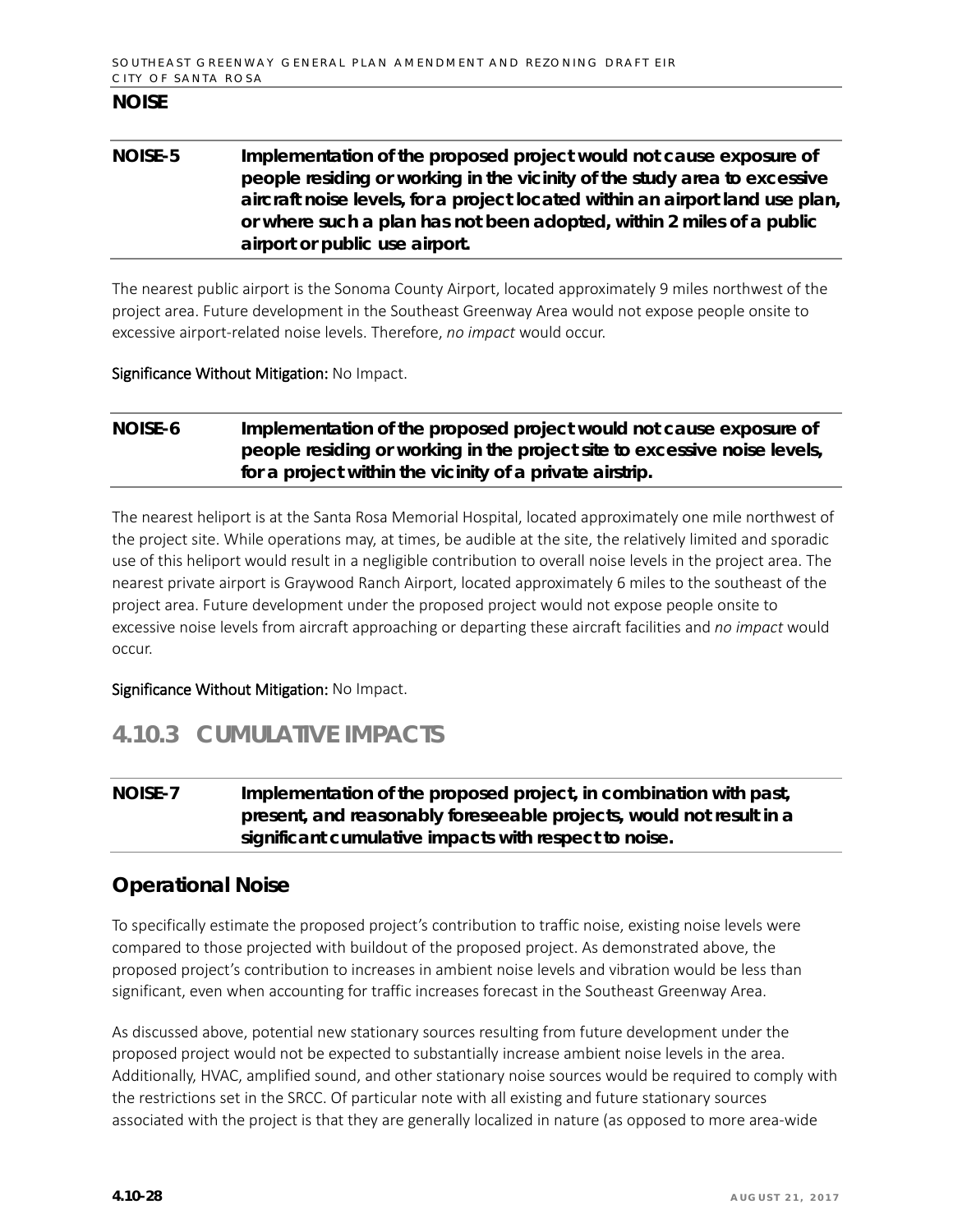sources such as roadways and freeways). For example, a single, roof-top ventilation unit or a single lawnmower will only potentially affect listeners in the immediate vicinity; say within 100 feet (for discussion purposes). Given this relatively limited sphere of influence for any individual stationary source, the aggregation of stationary sources due to the proposed project and other future projects within the city would not be expected to be cumulatively considerable. Thus, cumulative impacts from project-related stationary noise sources would be *less than significant*.

## **Construction Noise**

Construction activities may occur simultaneously and in close proximity to noise-sensitive receptors, resulting in potentially significant impacts. However, it cannot be determined whether other, closeproximity projects will be conducted simultaneously or what the extent of their potential noise emissions might be, since details of future individual development projects in the vicinity of the Southeast Greenway Area are currently unknown. With implementation of the pertinent General Plan 2035 policies, future acoustical studies, and standard permitting practices, the potential for excessive noise and/or vibration from construction activities would be reduced to a *less-than-significant* level.

Significance Without Mitigation: Less than significant.